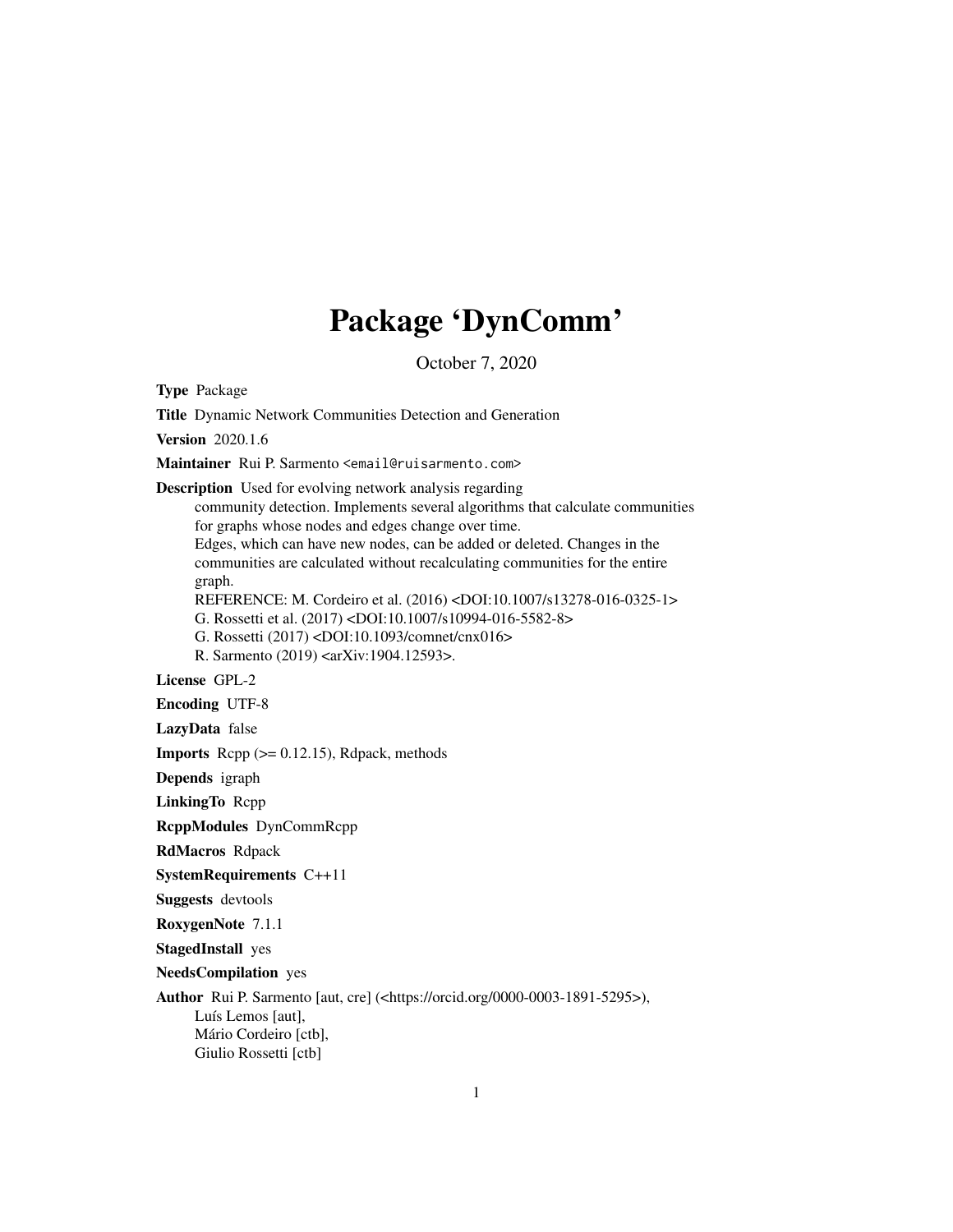Repository CRAN

Date/Publication 2020-10-07 17:10:02 UTC

# R topics documented:

| 3              |
|----------------|
| $\overline{4}$ |
| 5              |
| 6              |
| 8              |
| 8              |
| 9              |
| 10             |
| 11             |
| 12             |
| 13             |
| 14             |
| 15             |
| 16             |
| 17             |
| 18             |
| 19             |
| 20             |
| 21             |
| 24             |
| 26             |
| 27             |
| 28             |
| 29             |
| 30             |
| 31             |
| 33             |
| 33             |
| 34             |
| 35             |
| 37             |
| 38             |
| 39<br>vertices |
| 40             |
|                |

**Index** [41](#page-40-0)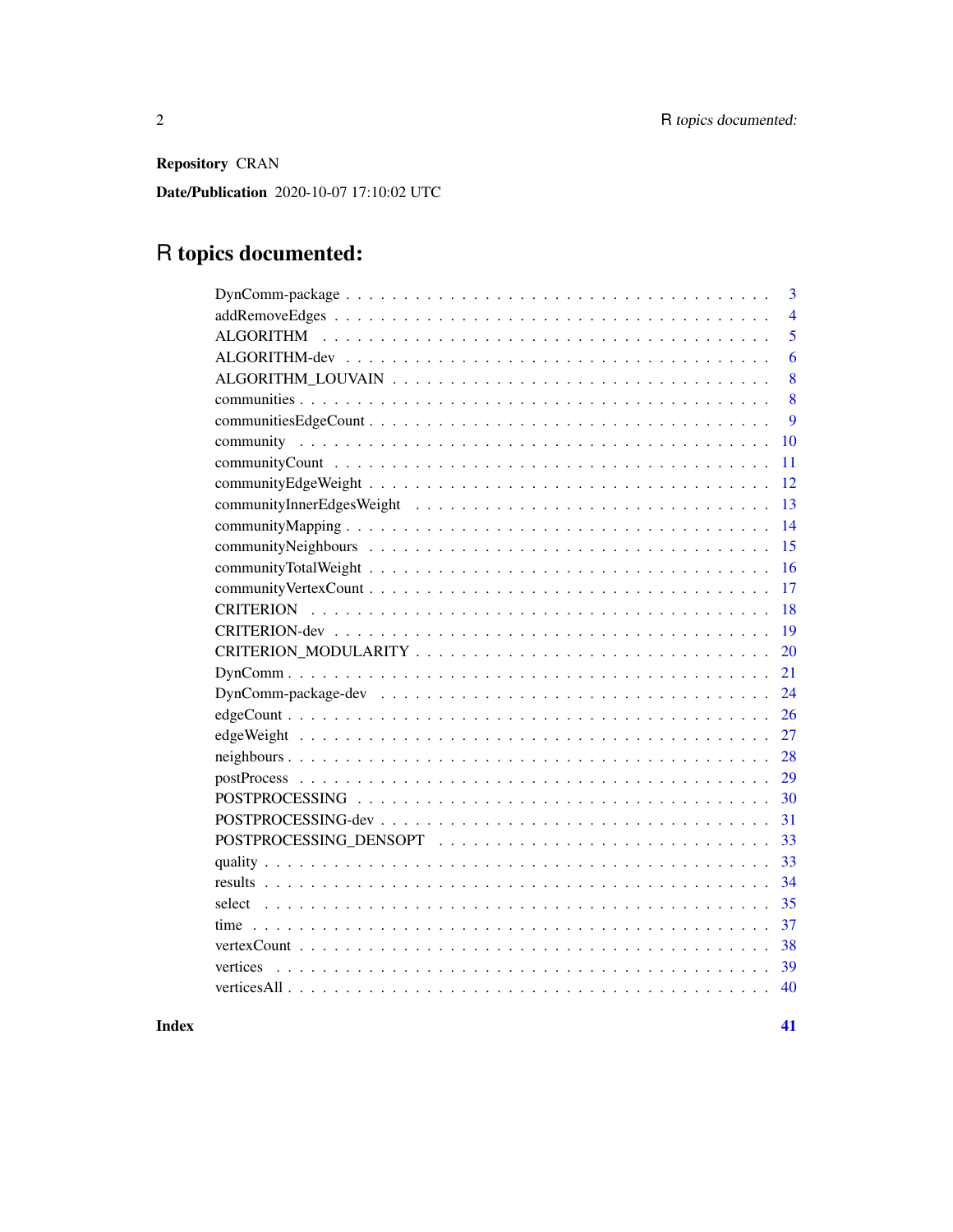<span id="page-2-1"></span><span id="page-2-0"></span>

#### **Description**

Bundle of algorithms used for evolving network analysis regarding community detection.

## Details

Implements several algorithms, using a common API, that calculate communities for graphs whose vertices and edges change over time. Edges, which can have new vertices, can be added or deleted, and changes in the communities are calculated without recalculating communities for the entire graph.

#### Referenced Work

This package uses the following work as reference material for the implementation of the algorithms.

#### Author(s)

poltergeist0

#### References

[GitHub project source](https://github.com/softskillsgroup/DynComm-R-package) Cordeiro M, Sarmento RP, Gama J (2016). "Dynamic community detection in evolving networks using locality modularity optimization." *Social Network Analysis and Mining*, 6(1), 1–20. Rossetti G, Pappalardo L, Pedreschi D, Giannotti F (2017). "Tiles: An Online Algorithm for Community Discovery in Dynamic Social Networks." *Mach. Learn.*, 106(8), 1213–1241. ISSN 0885-6125, doi: [10.1007/s1099401655828,](https://doi.org/10.1007/s10994-016-5582-8) <https://doi.org/10.1007/s10994-016-5582-8>. Rossetti G (2017). "RDYN: Graph Benchmark handling Community Dynamics." *Journal of Complex Networks*. doi: [10.1093/comnet/cnx016,](https://doi.org/10.1093/comnet/cnx016) [https://academic.oup.com/comnet/article/5/](https://academic.oup.com/comnet/article/5/6/893/3925036?guestAccessKey=c3470adf-391d-4fad-b935-63e71e4df06a) [6/893/3925036?guestAccessKey=c3470adf-391d-4fad-b935-63e71e4df06a](https://academic.oup.com/comnet/article/5/6/893/3925036?guestAccessKey=c3470adf-391d-4fad-b935-63e71e4df06a). Sarmento RP (2019). "Density-based Community Detection/Optimization." *arXiv*. 1904.12593, [https://arxiv.org/](https://arxiv.org/abs/1904.12593) [abs/1904.12593](https://arxiv.org/abs/1904.12593).

# See Also

[DynComm](#page-20-1) , [DynComm-package-dev](#page-23-1)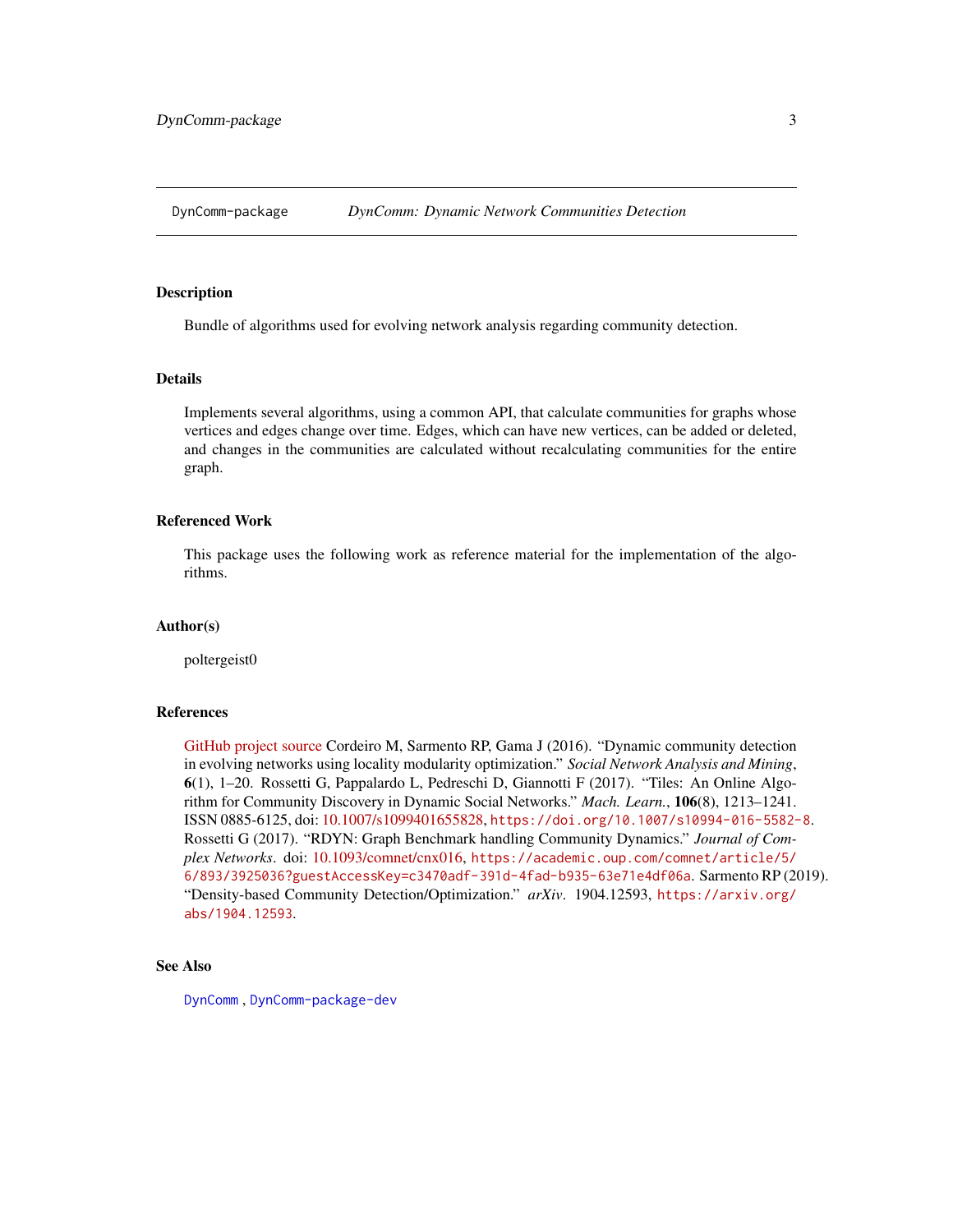<span id="page-3-1"></span><span id="page-3-0"></span>

# Description

This method reads edges from either a matrix or a file and adds or removes them to/from the graph.

#### Usage

DynComm.addRemoveEdges(dyncomm,graphAddRemove) DynComm.addRemove(dyncomm,graphAddRemove) DynComm.add(dyncomm,graphAddRemove)

#### Arguments

dyncomm A DynComm object, if not using the inline version of the function call graphAddRemove Either the matrix or the filename that contains the edges to add/remove

## Details

If the weight is exactly zero, the edge is removed from the graph.

If a vertex, mentioned in the source or destination, does not exist it will be added to the graph.

If any post processing algorithm exists, it is automatically calculated after the main algorithm.

- Matrix input The matrix must have at least two columns with the source and destination vertices. If all edges are to be added with the default weight, a third column is optional. If any edge is to be removed, the third column is mandatory.
- File input The file must have only one edge per line, with values separated by a white space (both SPACE and TAB work in any amount and combination). The line must end with a newline character (also known as linefeed, LF or '\n').

The first value is the source vertex, the second is the destination vertex, and the third is the weight.

The weight can be ommited if the edge is to be added using the default weight of 1 (one), or if the parameter to ignore weights was set.

The method detects automatically if the weight is present on a row by row basis so some rows may have weights defined and others not.

## Value

FALSE if any kind of error occurred. Otherwise, TRUE

### Author(s)

poltergeist0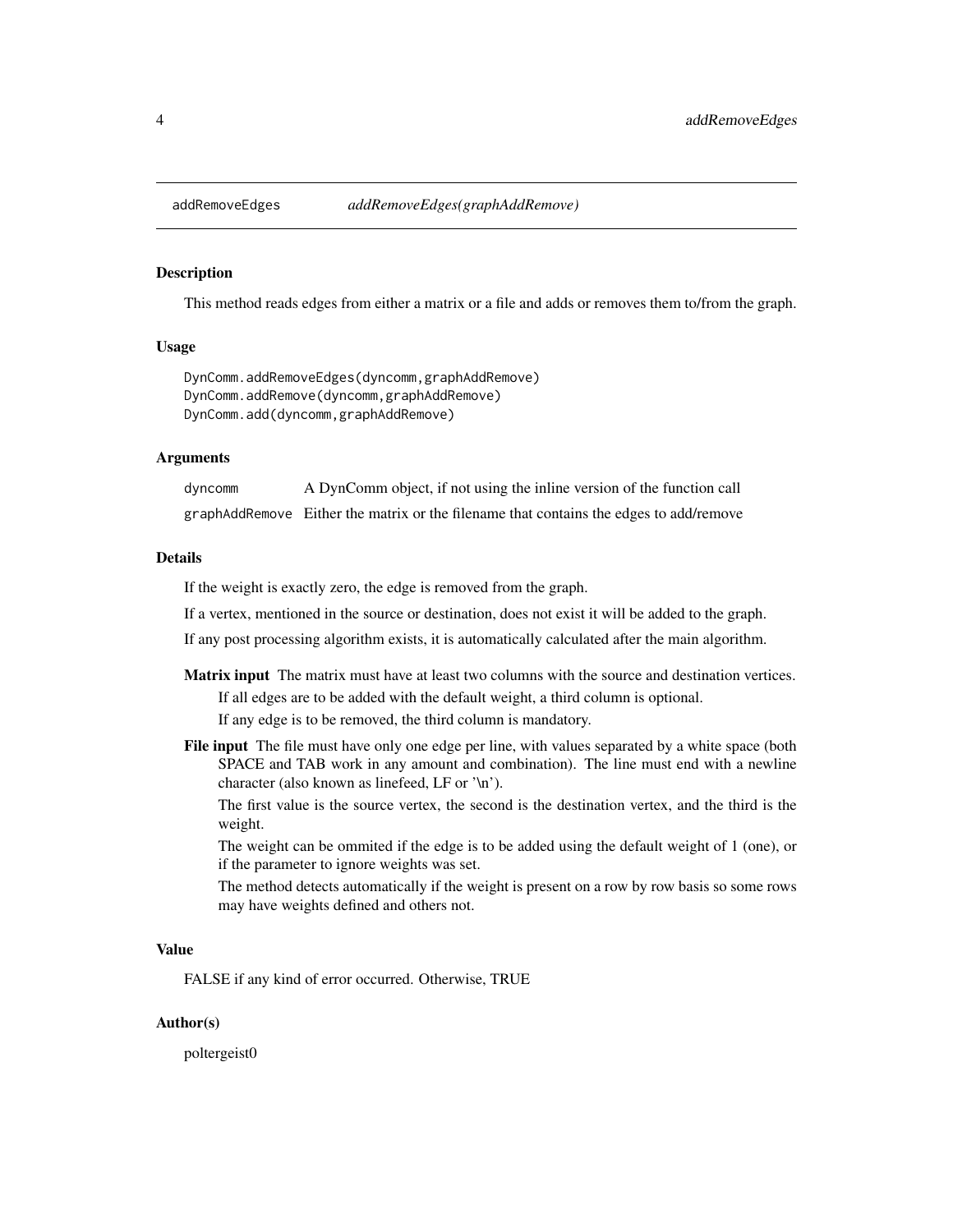# <span id="page-4-0"></span>ALGORITHM 5

# See Also

[DynComm](#page-20-1) , [postProcess](#page-28-1)

#### Examples

```
library(DynComm)
Parameters<-matrix(c("e","0.1","w", "FALSE"),ncol=2, byrow=TRUE)
dc<-DynComm(ALGORITHM$LOUVAIN,CRITERION$MODULARITY,Parameters)
#adding edges with the use of a matrix
dc$addRemoveEdges(
matrix(
   c(10,20,10,30,20,30,30,60,40,60,40,50,50,70,60,70)
   ,ncol=2,byrow=TRUE)
)
dc<-DynComm(ALGORITHM$LOUVAIN,CRITERION$MODULARITY,Parameters)
#adding edges with the use of a file
dc$addRemoveEdges(system.file("extdata","graphAddRemoveFile.txt",package = "DynComm"))
```
<span id="page-4-1"></span>ALGORITHM *List of available algorithms.*

### Description

An algorithm mainly defines how vertices and/or communities are processed, when criterion is applyed (quality measurements occur) and what happens to the communities depending on the value of the quality obtained.

## Usage

ALGORITHM

#### Format

A named list with the names of the available algorithms:

LOUVAIN is a greedy optimization method to extract communities from large networks by optimizing the density of edges inside communities to edges outside communities. See [ALGORITHM\\_LOUVAIN](#page-7-1)

@references Cordeiro M, Sarmento RP, Gama J (2016). "Dynamic community detection in evolving networks using locality modularity optimization." *Social Network Analysis and Mining*, 6(1), 1–20.

### Author(s)

poltergeist0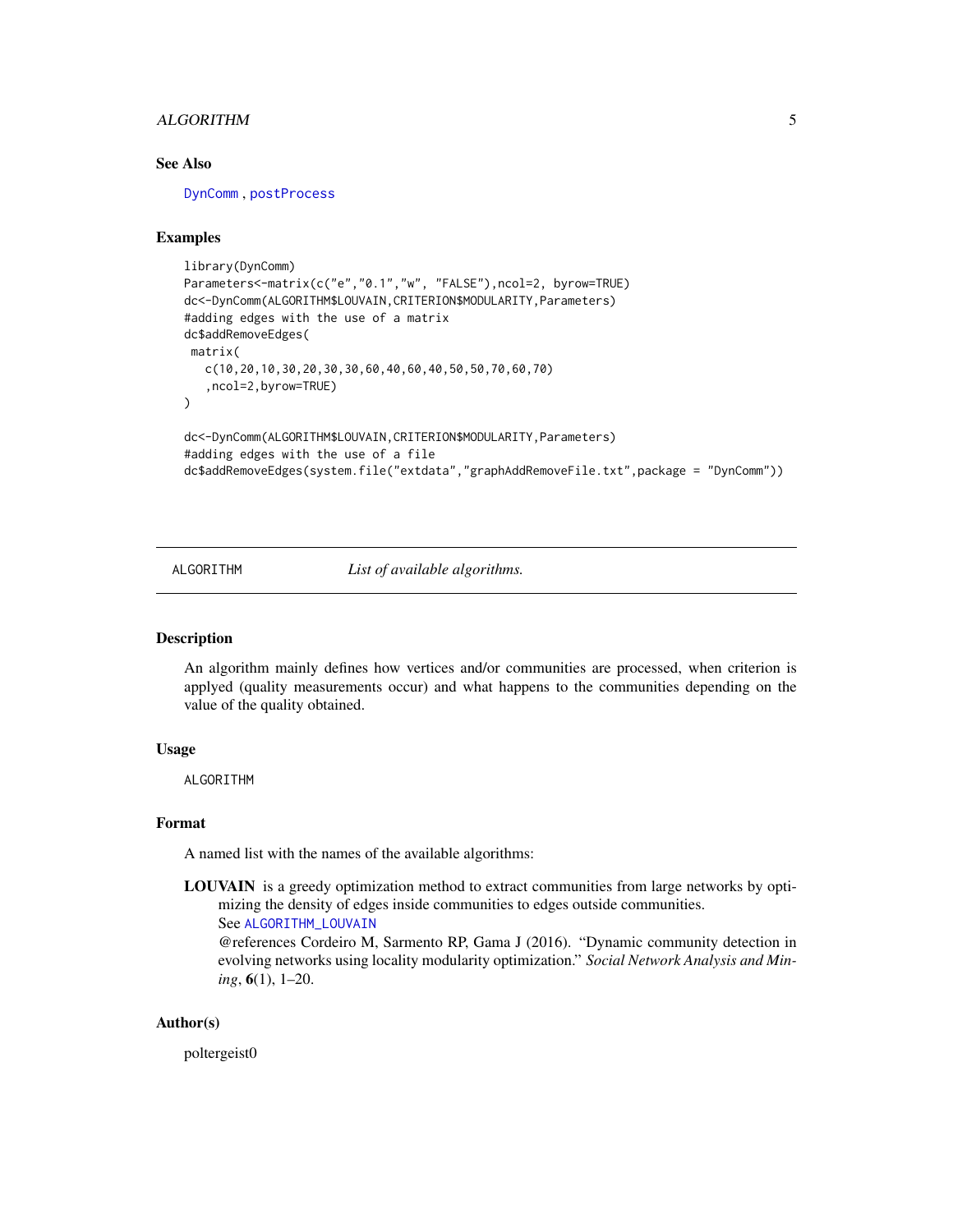#### <span id="page-5-0"></span>See Also

[DynComm](#page-20-1)

## Examples

ALGORITHM\$LOUVAIN

<span id="page-5-1"></span>ALGORITHM-dev *DynComm Documentation for Developers of new Main Algorithms*

## **Description**

Instructions for adding new main algorithms to the DynComm package.

#### Steps

This section provides step by step instructions on how to implement a new main algorithm and how to integrate it into the DynComm package.

1. Go to the project source and get an appropriate template for your algorithm from the "dev" folder on the root of the project source.

Different languages are distinguished by the extension of the file.

If a template is not available use one from a language that is most related to the language you intend to use or use the R template to, at least, provide you with the function names, types of inputs and types of outputs.

2. Implement the new algorithm inside the template, preferably, inside a private function. The algorithm, that is the private function, must be called at the end of the addRemoveVertices function of the API.

All functions, except the addRemoveVertices, must only be used to convert between data types and to return data. No calculations should be performed in them.

R Temporarily add any library required by the algorithm in your source file. It will have to be removed later but, for now, it is useful for testing.

Depending on the programming language used, do the following:

R Choose the "TemplateDynCommMain.R" template.

Save the source file of the new algorithm in the "R-CRAN/R" folder.

C++11 Choose the "TemplateDynCommMain.h" template.

Save the source file of the new algorithm in the "R-CRAN/src/base/Cpp" folder.

Python Choose the "TemplateDynCommMain.py" template.

Save the source file of the new algorithm in the "R-CRAN/src/base/Python" folder.

The name of the file should reflect the name of the algorithm and start with the word "algorithm".

3. Test the algorithm independently of the DynComm package. If programming in...

R You can "source" your R file.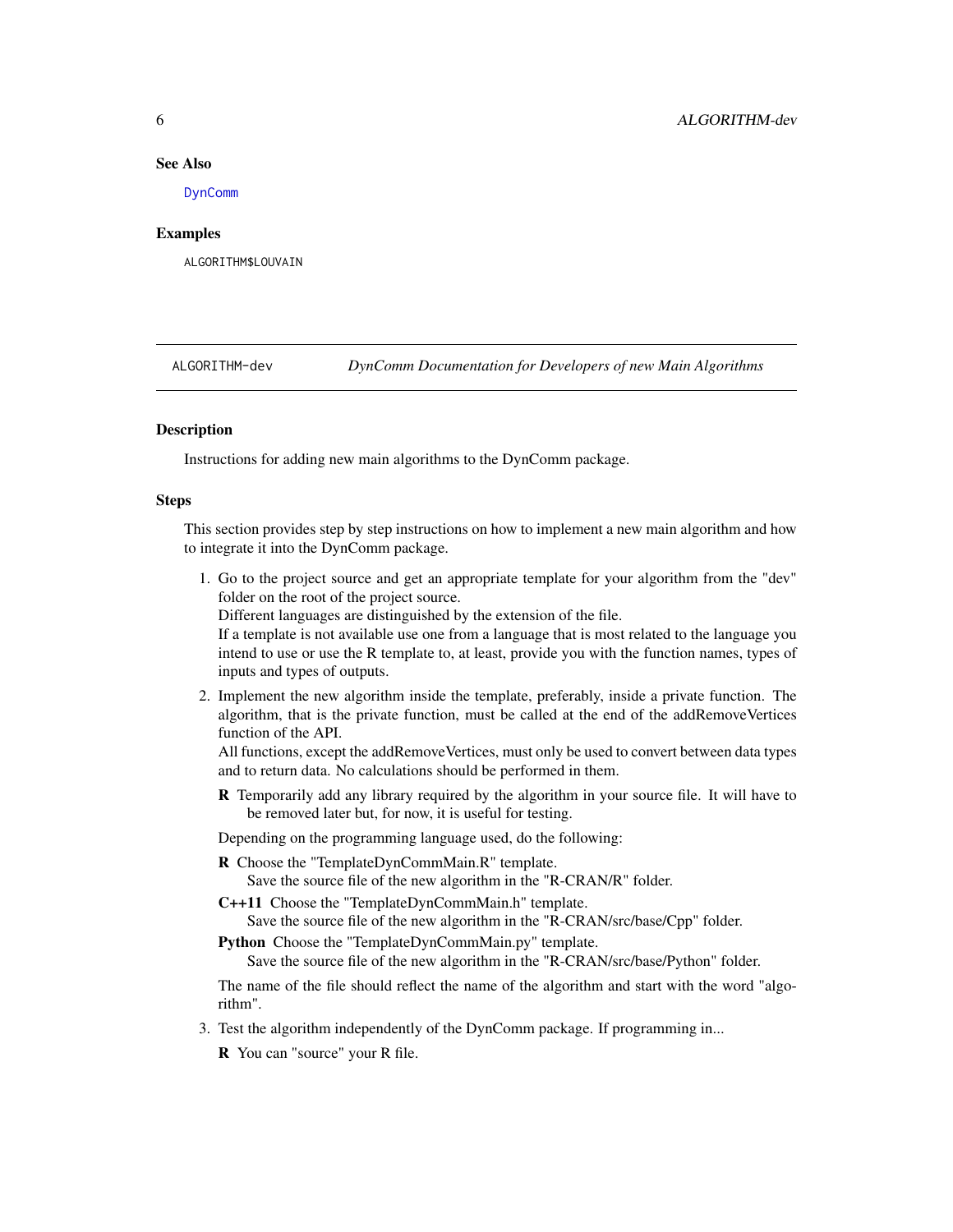C++11 You might have to write a small program to test it, that can later be used to produce a standalone version. Or you can integrate it in the existing C++ standalone, modifying where needed.

If you want to use the existing standalone to test your algorithm, the file is named "Dyn-CommEXE.cpp". Follow the instructions in its developer notice.

Continue to read these instructions to know how to integrate your code into the existing C++ source code. The steps are identical to the integration of your algorithm into this package except that you can skip the documentation and editing of any R files.

Afterwards, you can resume reading from here to implement the missing steps to integrate into this package.

Python You can test it by invoking it directly from a python command line. Check Python documentation on how to do it.

Use the tests performed as examples and write them in the documentation when it is created.

- 4. If the algorithm you are creating has associated bibliography, add reference to it in the existing "REFERENCES.bib" file.
- 5. Create documentation for your algorithm. This involves adding documentation in three files. The first is the developer documentation on the same file you implemented your algorithm. If using a template, there is already a documentation template for you to modify.

This documentation must have a detailed description of the algorithm, including a description of how it works, its parameters and contain examples that can be used for automatic testing. The second file is the "ALGORITHM.R" where the user friendly documentation is written. This documentation should have a high level description of the algorithm, acceptable parameters and supported criterion.

The thrird file is the "DynCommMain.R" where it says "document new algorithms here". This documentation should use the same format used for other algorithms with a very small description of the algorithm, preferably just two lines, with a link to the user friendly documentation and references to publications.

- 6. Add the name of your algorithm to the ALGORITHM list in the "DynCommMain.R" file under the marker that says "list new algorithms here". Add your algorithm parameters to the matrix in the "DynComm.R" file under the marker that says "add parameters here".
	- R Add a source command to the "DynCommMain.R" file under the marker that says "Include R sources here". Add any R libraries required by your algorithm to the "DynComm.R" file under the marker that says "List imports here".

Remove all libraries from your algorithms' R source file.

C++11 Edit the file "algorithm.h" and look for the several "...new algorithms here" markers. They will tell what needs to be done to integrate your algorithm.

Then, if your algorithm requires any parameters, edit the file "program.h" and look for the several "...new algorithms here" markers. They will tell what needs to be done to add your algorithms' parameters to the C++ source.

# Python TO DO :(

7. You should now be able to build the package and, if everything went right, your algorithm is successfuly integrated into this package. Congratulations :D

## Author(s)

poltergeist0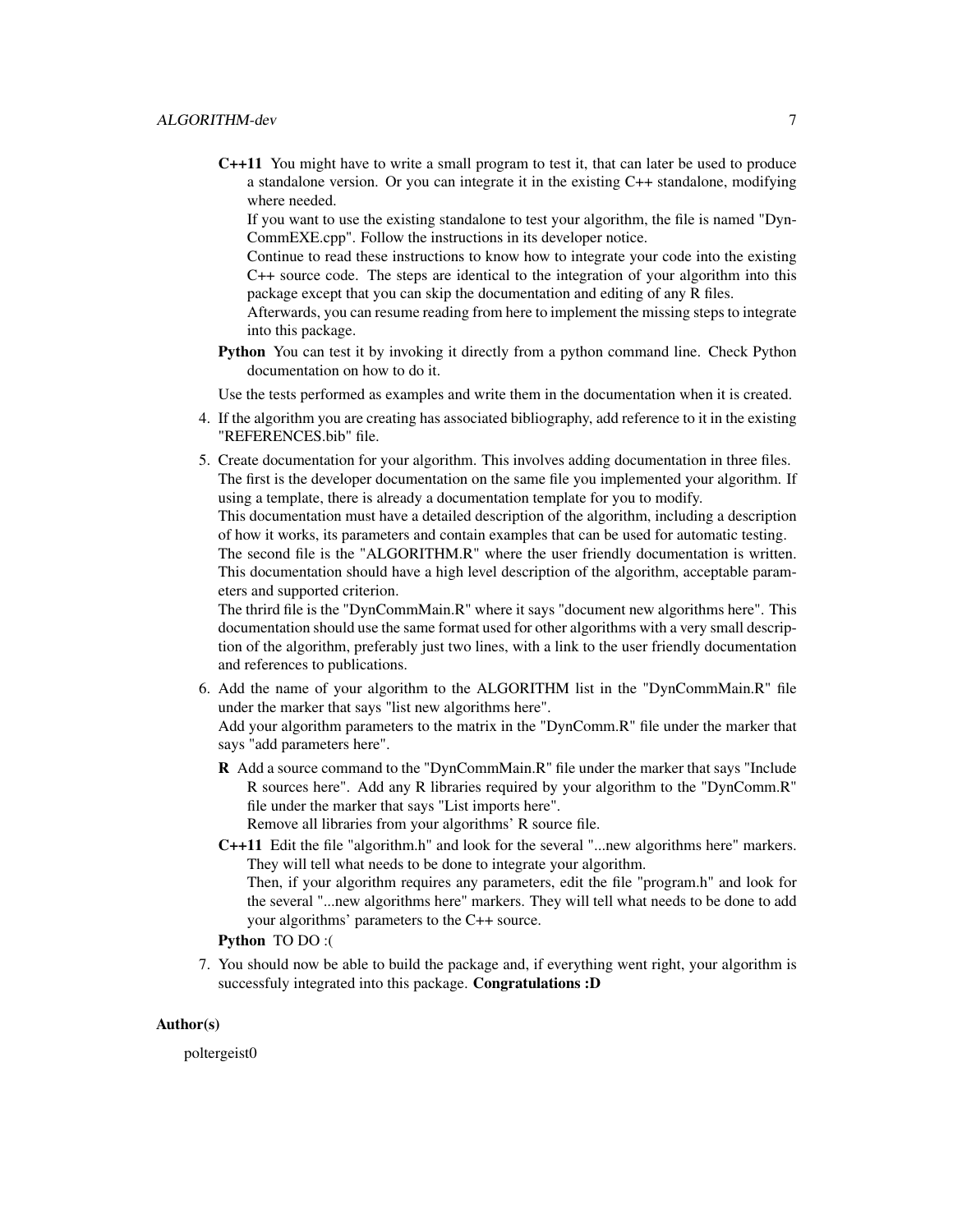# <span id="page-7-0"></span>See Also

[DynComm](#page-20-1) , [DynComm-package-dev](#page-23-1)

<span id="page-7-1"></span>ALGORITHM\_LOUVAIN *ALGORITHM\_LOUVAIN*

## Description

Is a greedy optimization method to extract communities from large networks by optimizing the density of edges inside communities to edges outside communities.

# Supported CRITERION

MODULARITY See [CRITERION\\_MODULARITY](#page-19-1)

# PARAMETERS

This algorithm does not require any parameters.

#### Author(s)

poltergeist0

#### See Also

[DynComm](#page-20-1)

<span id="page-7-2"></span>communities *communities()*

# Description

This method returns all communities from the selected post processing algorithm or the main algorithm, after the last iteration.

# Usage

```
DynComm.communities(dyncomm)
```
# Arguments

dyncomm A DynComm object, if not using the inline version of the function call

## Value

a list of all communities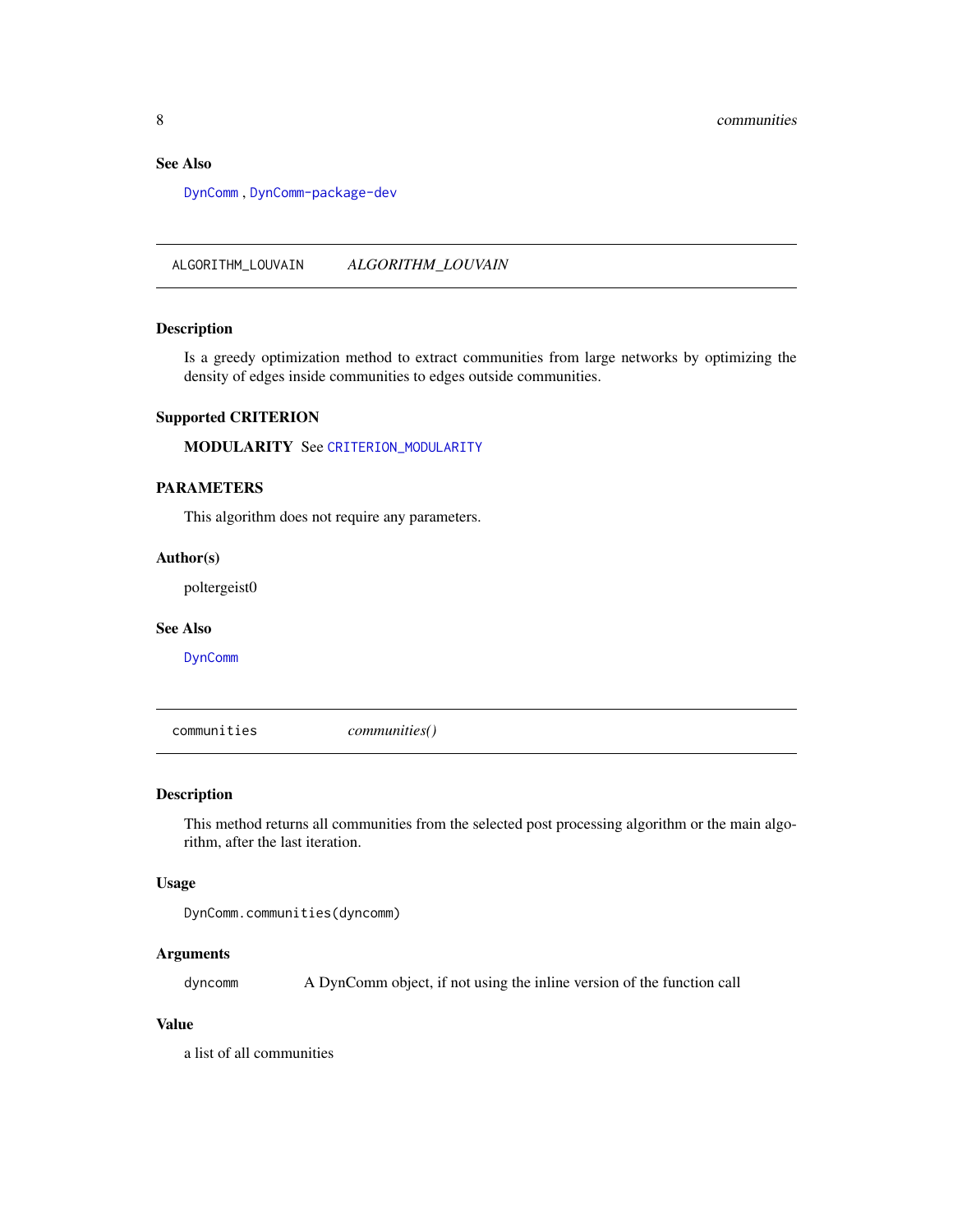#### <span id="page-8-0"></span>Author(s)

poltergeist0

## See Also

[DynComm](#page-20-1) , [postProcess](#page-28-1)

## Examples

library(DynComm)

```
Parameters<-matrix(c("e","0.1","w", "FALSE"),ncol=2, byrow=TRUE)
dc<-DynComm(ALGORITHM$LOUVAIN,CRITERION$MODULARITY,Parameters)
dc$addRemoveEdges(
matrix(
   c(10,20,10,30,20,30,30,60,40,60,40,50,50,70,60,70)
   ,ncol=2,byrow=TRUE)
)
dc$communities()
```
<span id="page-8-1"></span>communitiesEdgeCount *communitiesEdgeCount()*

# Description

This method returns the number of community to community edges in the graph from the selected post processing algorithm or the main algorithm, after the last iteration.

# Usage

DynComm.communitiesEdgeCount(dyncomm)

## Arguments

dyncomm A DynComm object, if not using the inline version of the function call

## Value

the number of community to community edges in the graph

#### Author(s)

poltergeist0

# See Also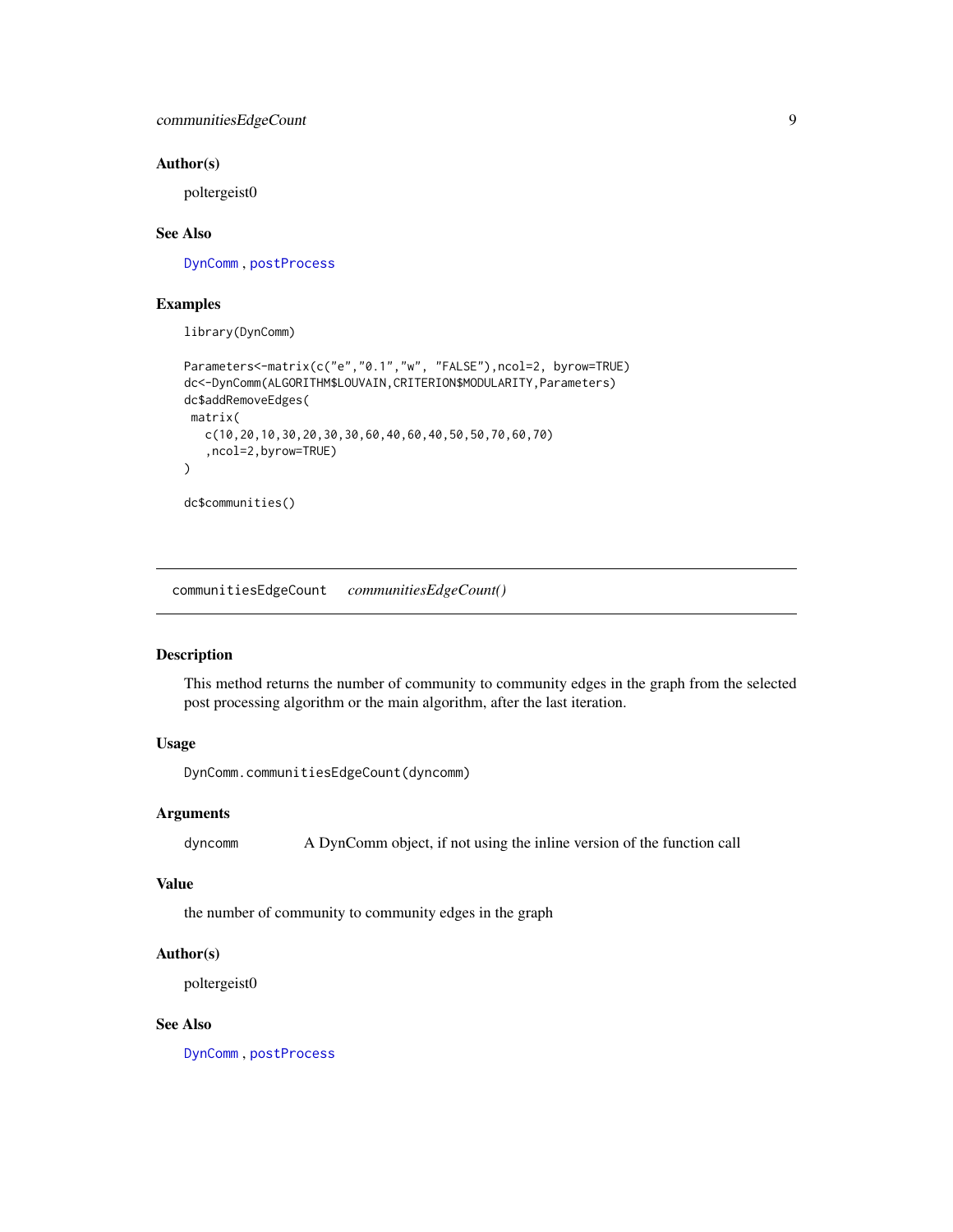# Examples

library(DynComm)

```
Parameters<-matrix(c("e","0.1","w", "FALSE"),ncol=2, byrow=TRUE)
dc<-DynComm(ALGORITHM$LOUVAIN,CRITERION$MODULARITY,Parameters)
dc$addRemoveEdges(
matrix(
 c(0,0,0,0,0,0,0,0,0,0,0,0,0,0,0,0,1,1,1,12,13,1,1,1,2,2,2,18,12,19,20,2,3,11,12,4,9,5,9,22)
      ,ncol=2)
\mathcal{L}dc$communities()
dc$communitiesEdgeCount()
```
<span id="page-9-1"></span>community *community(vertex)*

# Description

Get the community of the given vertex from the selected post processing algorithm or the main algorithm, after the last iteration.

## Usage

```
DynComm.community(dyncomm,vertex)
```
# Arguments

| dyncomm | A DynComm object, if not using the inline version of the function call |
|---------|------------------------------------------------------------------------|
| vertex  | The name of the intended vertex                                        |

## Value

an unsigned integer with the community of the given vertex

# Author(s)

poltergeist0

# See Also

<span id="page-9-0"></span>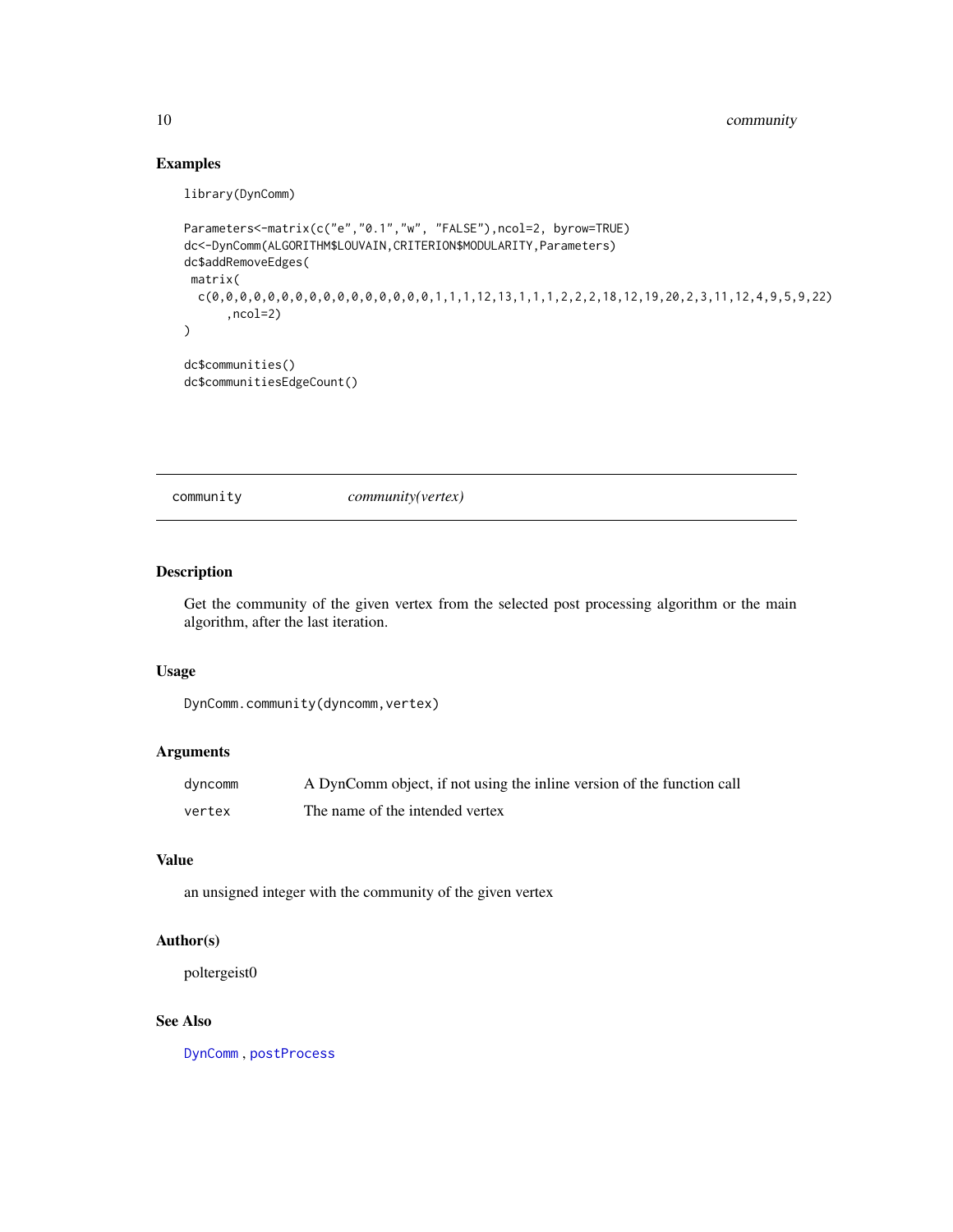# <span id="page-10-0"></span>communityCount 11

# Examples

library(DynComm)

```
Parameters<-matrix(c("e","0.1","w", "FALSE"),ncol=2, byrow=TRUE)
dc<-DynComm(ALGORITHM$LOUVAIN,CRITERION$MODULARITY,Parameters)
dc$addRemoveEdges(
matrix(
 c(0,0,0,0,0,0,0,0,0,0,0,0,0,0,0,0,1,1,1,12,13,1,1,1,2,2,2,18,12,19,20,2,3,11,12,4,9,5,9,22)
      ,ncol=2)
\mathcal{L}dc$communities()
dc$community(1)
```
<span id="page-10-1"></span>communityCount *communityCount()*

# Description

Get the number of communities from the selected post processing algorithm or the main algorithm, after the last iteration.

#### Usage

DynComm.communityCount(dyncomm)

# Arguments

dyncomm A DynComm object, if not using the inline version of the function call

#### Value

an unsigned integer value with the number of communities

#### Author(s)

poltergeist0

# See Also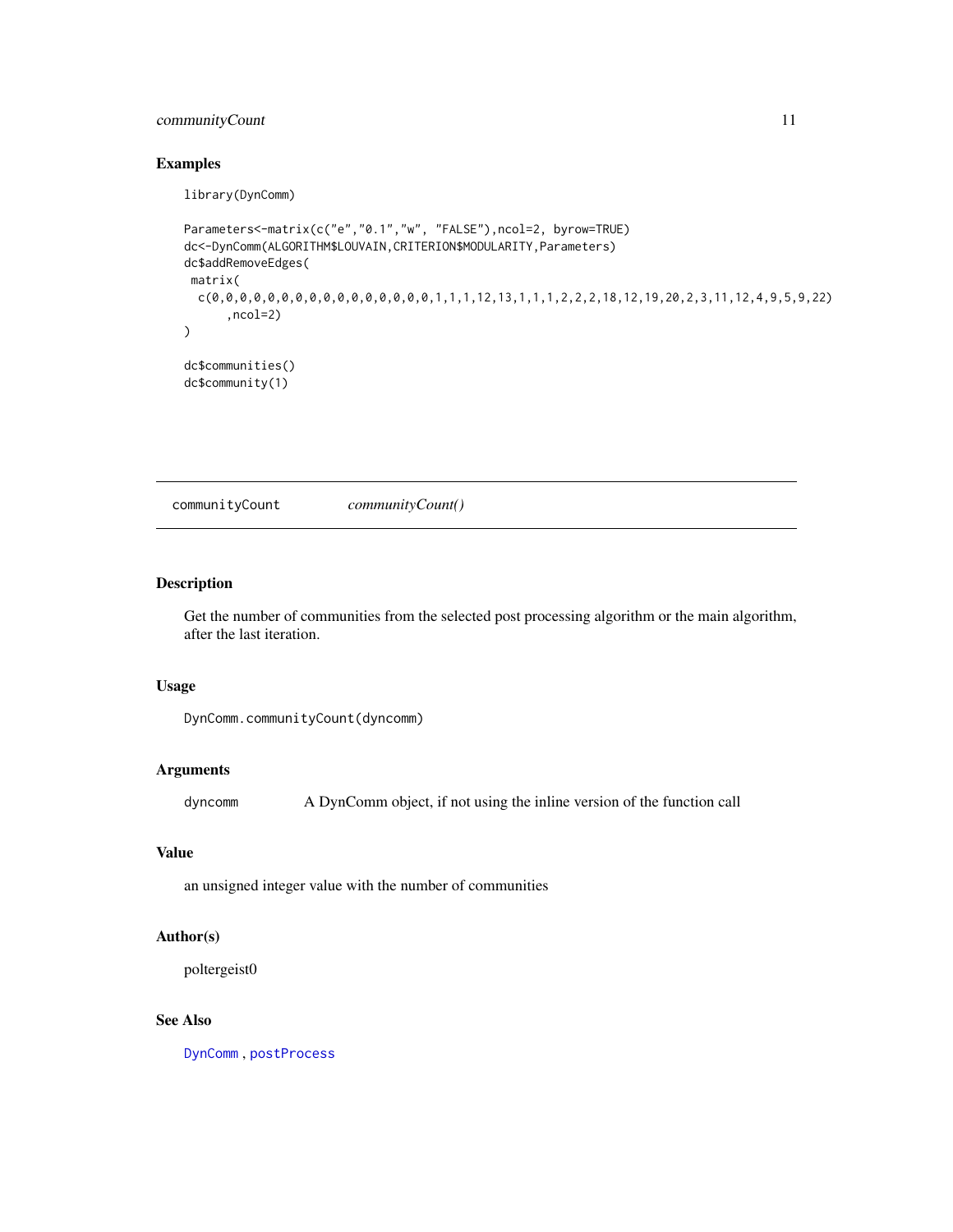# Examples

library(DynComm)

```
Parameters<-matrix(c("e","0.1","w", "FALSE"),ncol=2, byrow=TRUE)
dc<-DynComm(ALGORITHM$LOUVAIN,CRITERION$MODULARITY,Parameters)
dc$addRemoveEdges(
 matrix(
  c(0,0,0,0,0,0,0,0,0,0,0,0,0,0,0,0,0,0,1,1,1,1,2,13,1,1,1,2,2,2,18,12,19,20,2,3,11,12,4,9,5,9,22),ncol=2)
)
dc$communities()
dc$communityCount()
```
<span id="page-11-1"></span>communityEdgeWeight *communityEdgeWeight(source,destination)*

# Description

Get the weight of the edge that goes from source community to destination community from the selected post processing algorithm or the main algorithm, after the last iteration.

# Usage

DynComm.communityEdgeWeight(dyncomm,source,destination)

# Arguments

| dyncomm     | A DynComm object, if not using the inline version of the function call |
|-------------|------------------------------------------------------------------------|
| source      | The name of the source community that is part of the edge              |
| destination | The name of the destination community that is part of the edge         |

## Value

a floating point number with the weight

#### Author(s)

poltergeist0

### See Also

<span id="page-11-0"></span>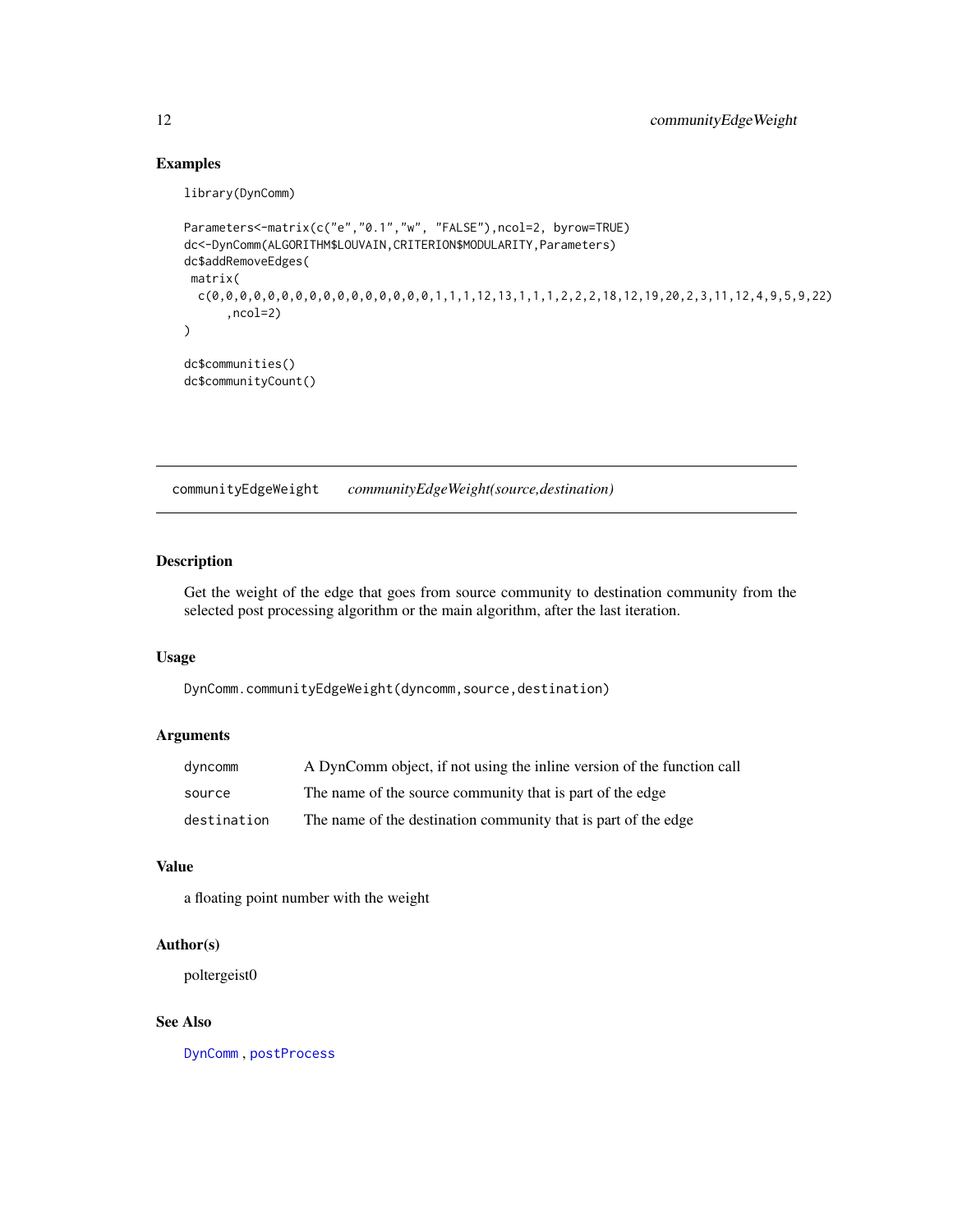# <span id="page-12-0"></span>communityInnerEdgesWeight 13

# Examples

library(DynComm)

```
Parameters<-matrix(c("e","0.1","w", "FALSE"),ncol=2, byrow=TRUE)
dc<-DynComm(ALGORITHM$LOUVAIN,CRITERION$MODULARITY,Parameters)
dc$addRemoveEdges(
 matrix(
  c(0,0,0,0,0,0,0,0,0,0,0,0,0,0,0,0,0,0,1,1,1,1,2,13,1,1,1,2,2,2,18,12,19,20,2,3,11,12,4,9,5,9,22),ncol=2)
)
dc$communities()
dc$communityEdgeWeight(0,12)
```
<span id="page-12-1"></span>communityInnerEdgesWeight

*communityInnerEdgesWeight(community)*

## Description

Get the sum of weights of the inner edges of the given community from the selected post processing algorithm or the main algorithm, after the last iteration.

#### Usage

DynComm.communityInnerEdgesWeight(dyncomm,community)

## Arguments

| dyncomm   | A DynComm object, if not using the inline version of the function call |
|-----------|------------------------------------------------------------------------|
| community | The name of the intended community                                     |

# Value

a floating point number with the weight

#### Author(s)

poltergeist0

#### See Also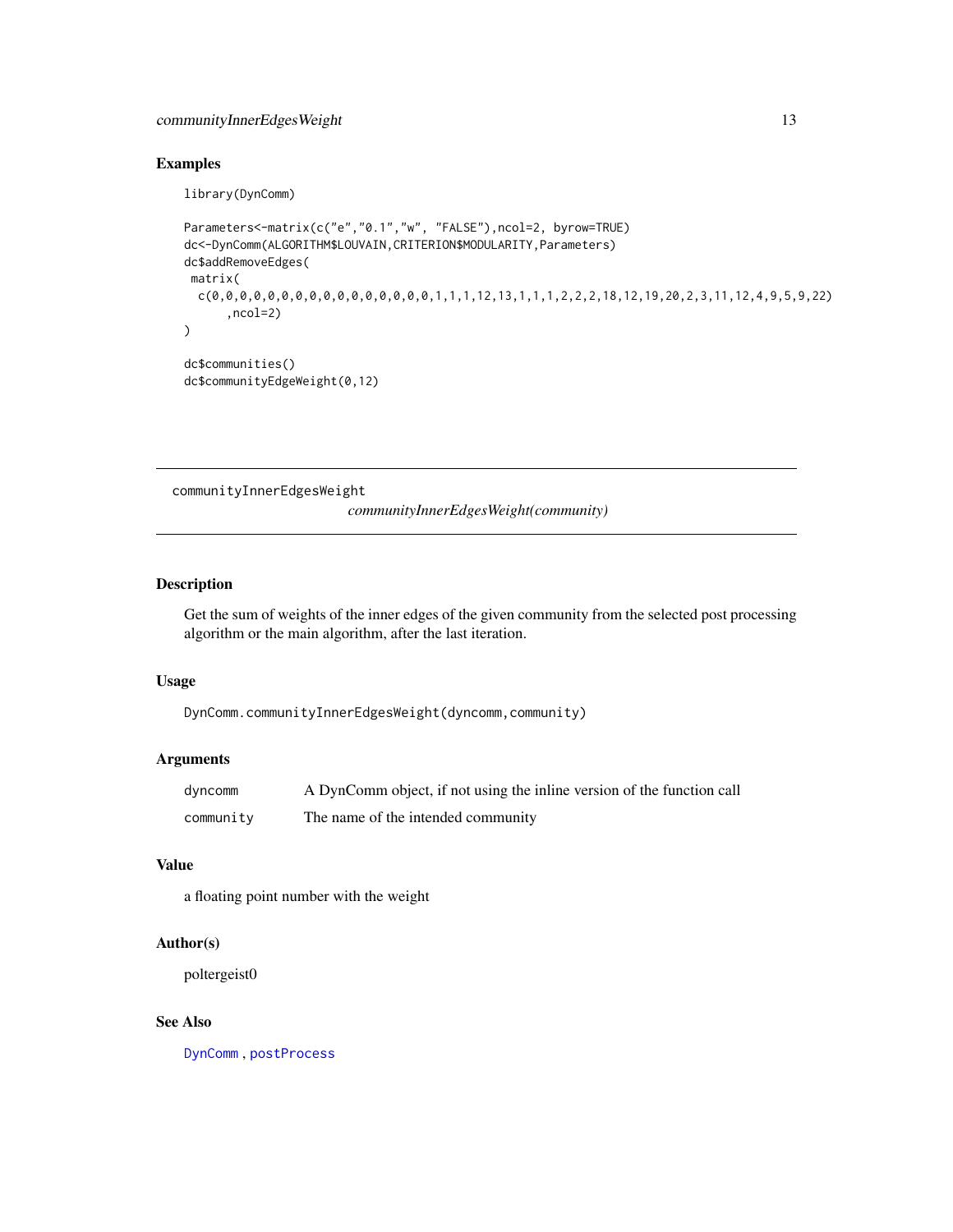## Examples

library(DynComm)

```
Parameters<-matrix(c("e","0.1","w", "FALSE"),ncol=2, byrow=TRUE)
dc<-DynComm(ALGORITHM$LOUVAIN,CRITERION$MODULARITY,Parameters)
dc$addRemoveEdges(
matrix(
 c(0,0,0,0,0,0,0,0,0,0,0,0,0,0,0,0,1,1,1,12,13,1,1,1,2,2,2,18,12,19,20,2,3,11,12,4,9,5,9,22)
      ,ncol=2)
)
dc$communities()
dc$communityInnerEdgesWeight(1)
dc$communityInnerEdgesWeight(0)
```
<span id="page-13-1"></span>communityMapping *communityMapping(differential, file)*

#### Description

Get the community mapping for all communities from the selected post processing algorithm or the main algorithm, after the last iteration.

## Usage

DynComm.communityMapping(dyncomm,differential, file)

## Arguments

| dvncomm      | A DynComm object, if not using the inline version of the function call           |
|--------------|----------------------------------------------------------------------------------|
| differential | If TRUE, only values that have changed in the latest run will be returned        |
| file         | If given, outputs the community mapping to the given file instead of the console |

#### Details

If file is not given, returns a two column matrix with vertices in the first column and the communities in the second.

If file is given, returns a single row, single column matrix with TRUE or FALSE, depending whether if writing to file succeeded or failed, respectively.

When writing to file, if the Community-Vertex program parameter is TRUE, each line of the file will have the community first, followed by a list of vertices that belong to the community. If that parameter is FALSE, each line will have a single vertex followed by its community. All values are separated by a white character.

#### Value

a matrix with either the community mapping or a boolean value

<span id="page-13-0"></span>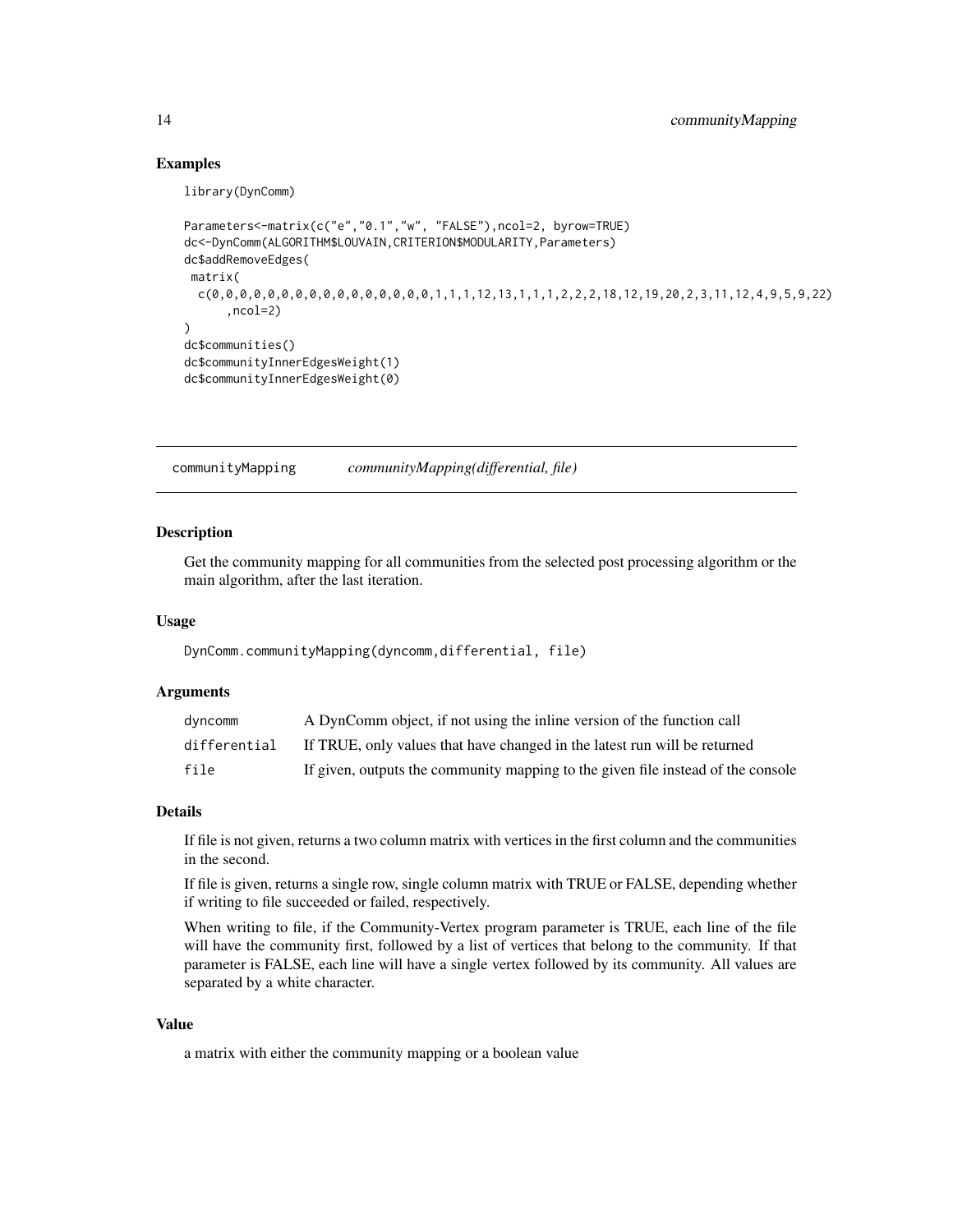## <span id="page-14-0"></span>Author(s)

poltergeist0

## See Also

[DynComm](#page-20-1) , [postProcess](#page-28-1)

## Examples

library(DynComm)

```
Parameters<-matrix(c("e","0.1","w", "FALSE"),ncol=2, byrow=TRUE)
dc<-DynComm(ALGORITHM$LOUVAIN,CRITERION$MODULARITY,Parameters)
dc$addRemoveEdges(
matrix(
 c(0,0,0,0,0,0,0,0,0,0,0,0,0,0,0,0,1,1,1,12,13,1,1,1,2,2,2,18,12,19,20,2,3,11,12,4,9,5,9,22)
      ,ncol=2)
)
dc$communities()
dc$communityMapping()
```
<span id="page-14-1"></span>communityNeighbours *communityNeighbours(community)*

#### Description

Get all neighbours (communities connected through direct edges) of the given community in the graph from the selected post processing algorithm or the main algorithm, after the last iteration.

# Usage

DynComm.communityNeighbours(dyncomm,community)

#### Arguments

| dyncomm   | A DynComm object, if not using the inline version of the function call |
|-----------|------------------------------------------------------------------------|
| community | The community to get neighbours from                                   |

# Details

The return value is a matrix with two columns. The first is the neighbour and the second is the weight of the edge that connects them.

#### Value

a matrix of all communities in the graph that are neighbours of the given community and their edge weight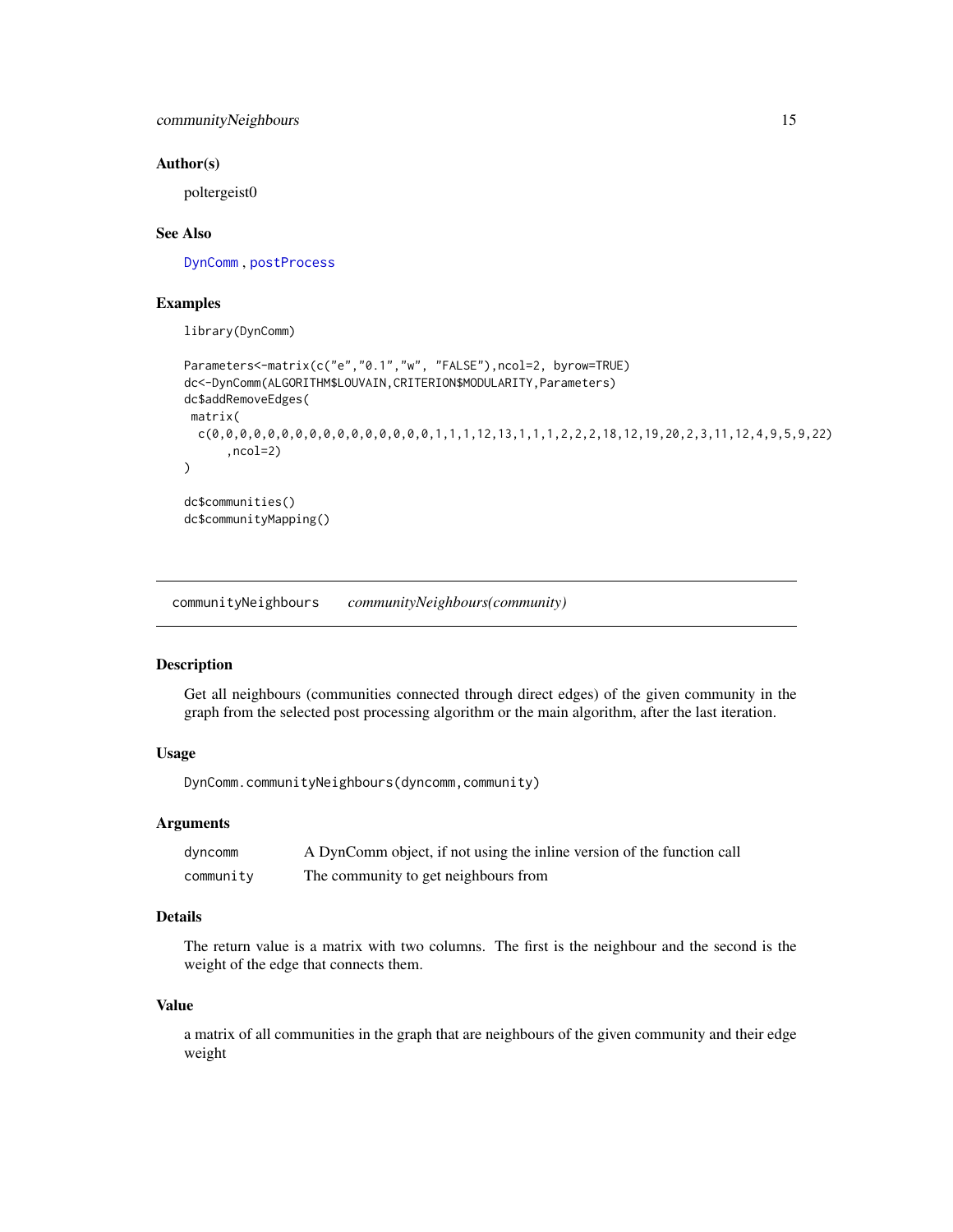#### Author(s)

poltergeist0

## See Also

[DynComm](#page-20-1) , [postProcess](#page-28-1)

# Examples

library(DynComm)

```
Parameters<-matrix(c("e","0.1","w", "FALSE"),ncol=2, byrow=TRUE)
dc<-DynComm(ALGORITHM$LOUVAIN,CRITERION$MODULARITY,Parameters)
dc$addRemoveEdges(
matrix(
  c(0,0,0,0,0,0,0,0,0,0,0,0,0,0,0,0,1,1,1,12,13,1,1,1,2,2,2,18,12,19,20,2,3,11,12,4,9,5,9,22)
      ,ncol=2)
\mathcal{L}dc$communities()
dc$communityNeighbours(12)
```
<span id="page-15-1"></span>communityTotalWeight *communityTotalWeight(community)*

# Description

Get the sum of weights of all edges of the given community from the selected post processing algorithm or the main algorithm, after the last iteration.

#### Usage

DynComm.communityTotalWeight(dyncomm,community)

## Arguments

| dyncomm   | A DynComm object, if not using the inline version of the function call |
|-----------|------------------------------------------------------------------------|
| community | The name of the intended community                                     |

# Value

a floating point number with the weight

## Author(s)

poltergeist0

<span id="page-15-0"></span>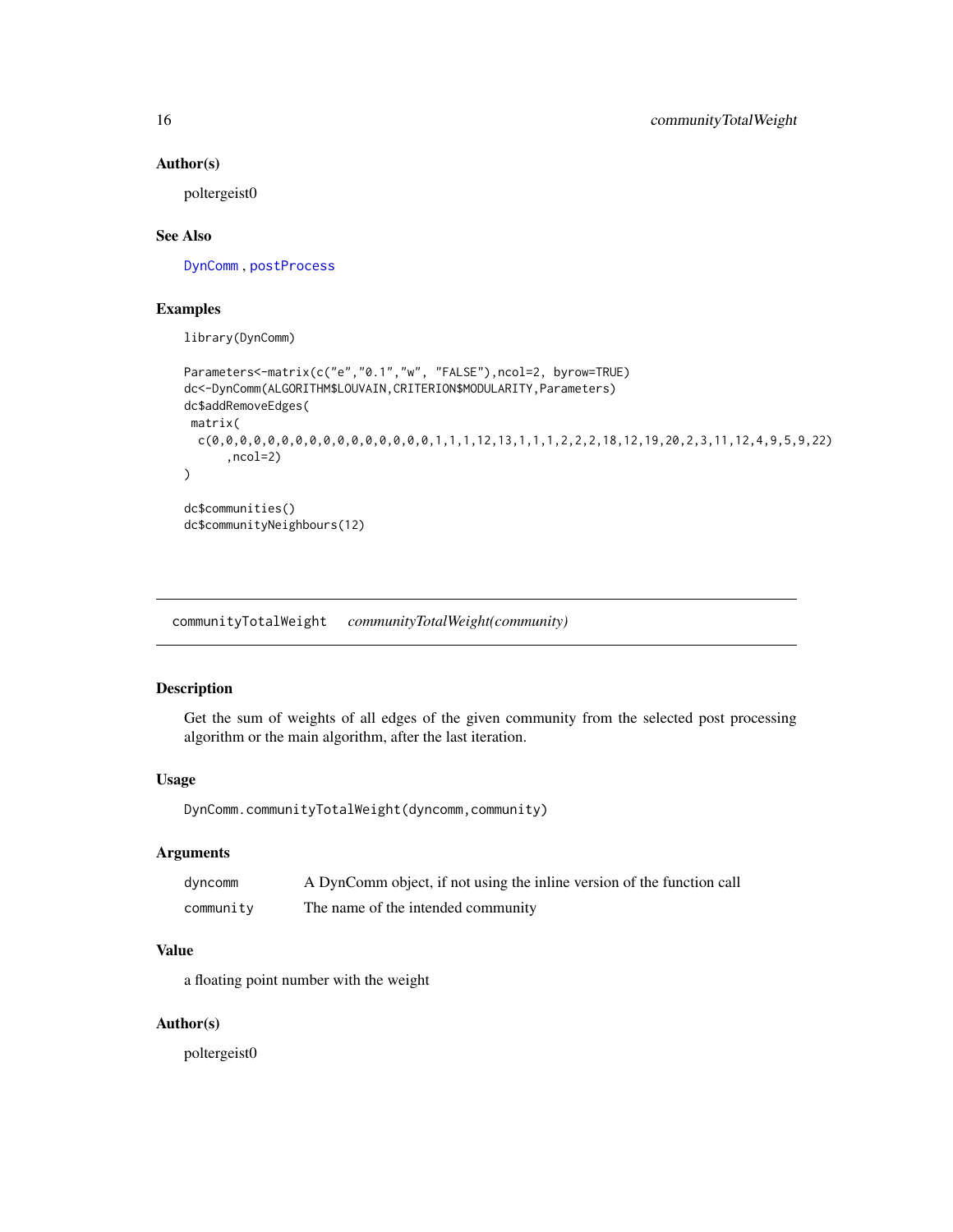# <span id="page-16-0"></span>communityVertexCount 17

# See Also

[DynComm](#page-20-1) , [postProcess](#page-28-1)

#### Examples

library(DynComm)

```
Parameters<-matrix(c("e","0.1","w", "FALSE"),ncol=2, byrow=TRUE)
dc<-DynComm(ALGORITHM$LOUVAIN,CRITERION$MODULARITY,Parameters)
dc$addRemoveEdges(
matrix(
 c(0,0,0,0,0,0,0,0,0,0,0,0,0,0,0,0,1,1,1,12,13,1,1,1,2,2,2,18,12,19,20,2,3,11,12,4,9,5,9,22)
      ,ncol=2)
)
dc$communities()
dc$communityTotalWeight(1)
dc$communityTotalWeight(12)
```
<span id="page-16-1"></span>communityVertexCount *communityVertexCount(community)*

#### Description

Get the amount of vertices in the given community from the selected post processing algorithm or the main algorithm, after the last iteration.

## Usage

```
DynComm.communityVertexCount(dyncomm,community)
DynComm.communityNodeCount(dyncomm,community)
```
#### Arguments

| dyncomm   | A DynComm object, if not using the inline version of the function call |
|-----------|------------------------------------------------------------------------|
| community | The name of the intended community                                     |

## Value

an unsigned integer with the number of vertices in the given community

#### Author(s)

poltergeist0

# See Also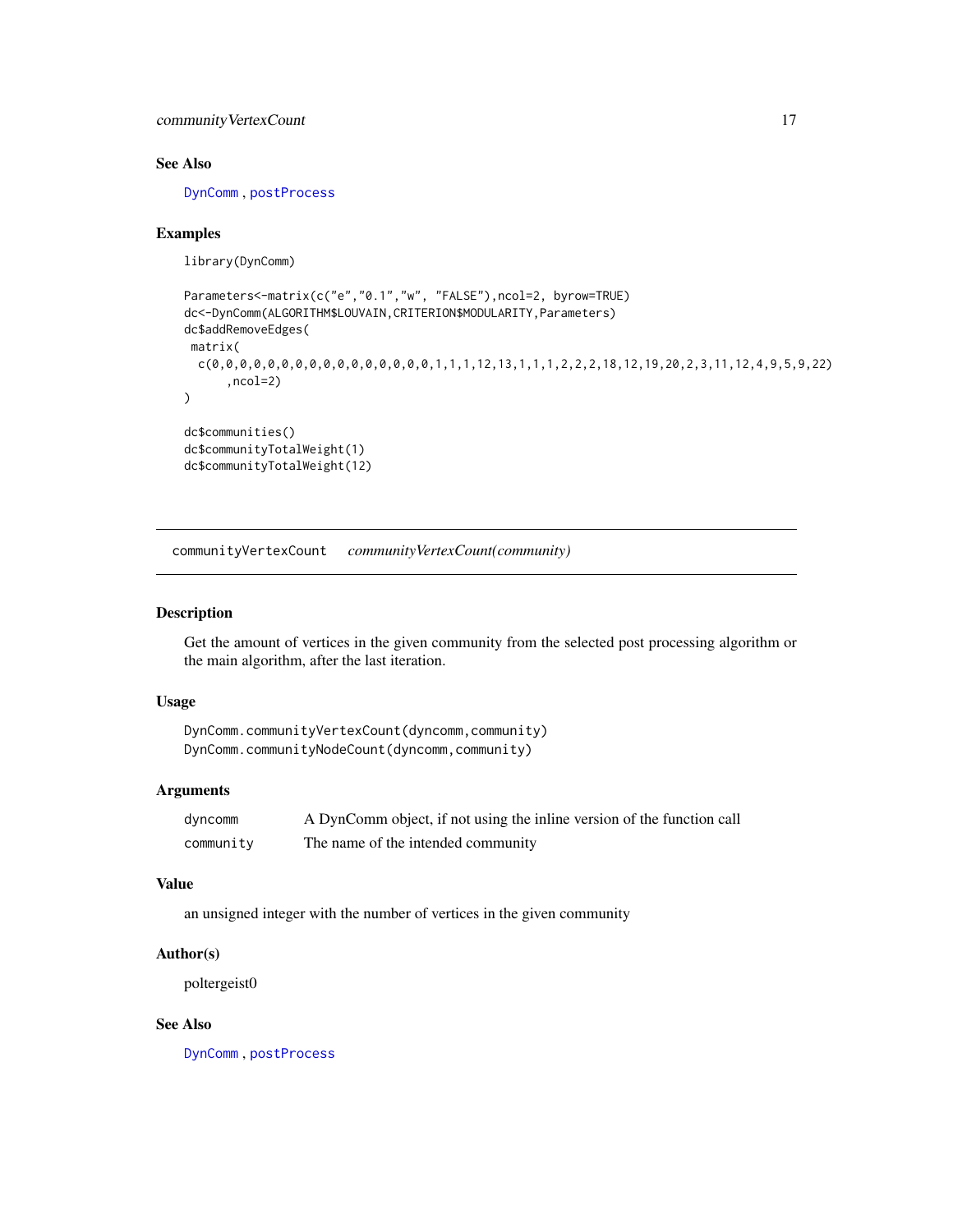## Examples

library(DynComm)

```
Parameters<-matrix(c("e","0.1","w", "FALSE"),ncol=2, byrow=TRUE)
dc<-DynComm(ALGORITHM$LOUVAIN,CRITERION$MODULARITY,Parameters)
dc$addRemoveEdges(
matrix(
 c(0,0,0,0,0,0,0,0,0,0,0,0,0,0,0,0,0,0,1,1,1,12,13,1,1,1,2,2,2,18,12,19,20,2,3,11,12,4,9,5,9,22),ncol=2)
)
dc$communities()
dc$communityVertexCount(12)
```
<span id="page-17-1"></span>CRITERION *List of available CRITERION (quality measurement functions).*

## Description

A criterion is used to indicate the proximity of the current grouping of vertices (communities) to the optimum one.

#### Usage

CRITERION

# Format

A named list with the names of the available CRITERION:

MODULARITY Newman-Girvan

See [CRITERION\\_MODULARITY](#page-19-1)

## Details

Theoretically, the bigger the value returned by the criterion, the closer the current grouping is to the best possible grouping.

Each CRITERION internally defines two functions. One is used to evaluate if moving a vertex from one group (community) to another possibly yields a better overall result. The other is used to measure the actual overall quality of the entire grouping (current community mapping).

Not all criterion might be available for all algorithms. See each algorithms' help to find which criterion is supported

## Author(s)

poltergeist0

<span id="page-17-0"></span>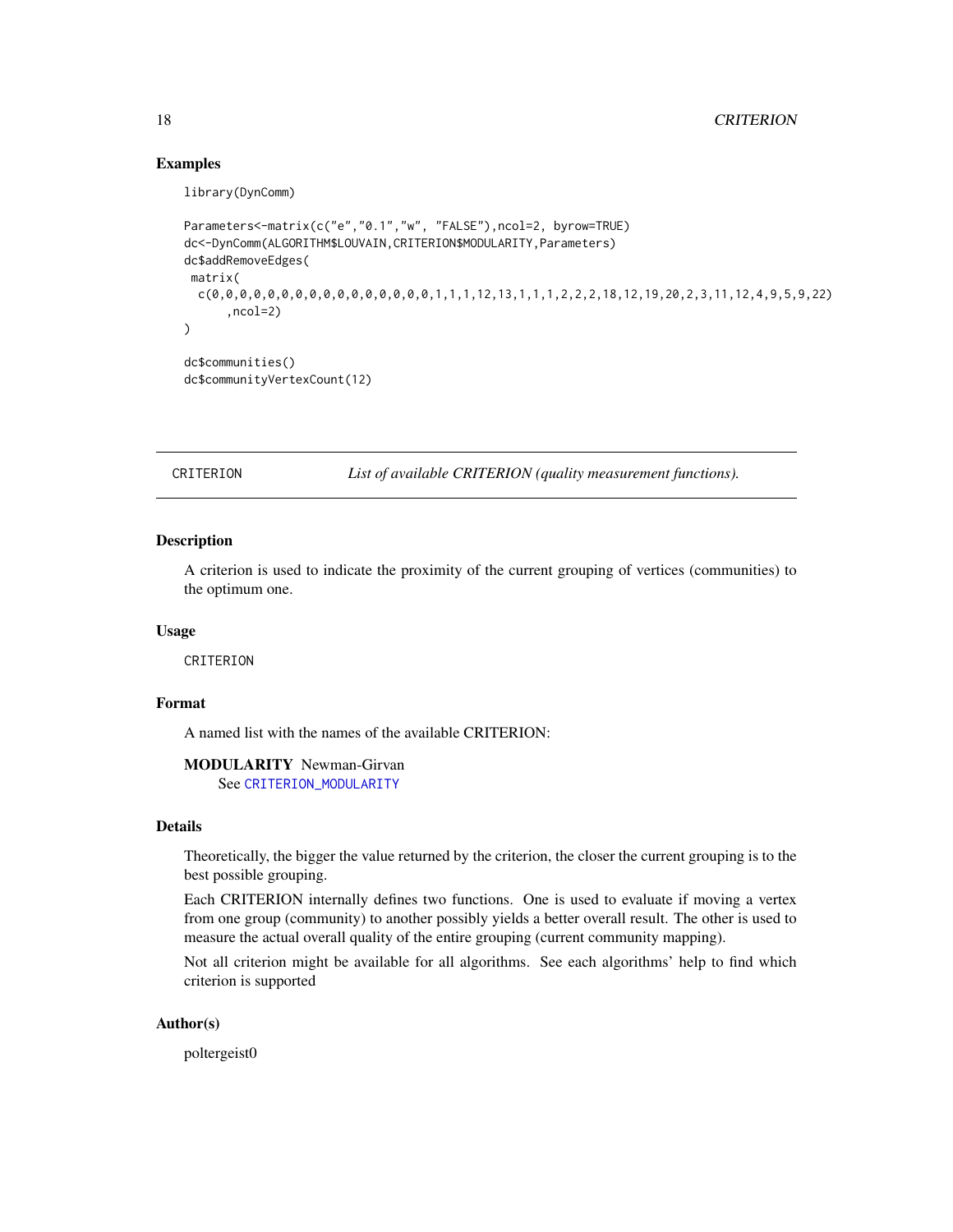## <span id="page-18-0"></span>CRITERION-dev 19

#### See Also

[DynComm](#page-20-1)

## Examples

CRITERION\$MODULARITY

<span id="page-18-1"></span>CRITERION-dev *DynComm Documentation for Developers of new Criterion for Main Algorithms*

## Description

Instructions for adding new criterion for main algorithms to the DynComm package.

#### Details

Due to criterion being tightly connected to main algorithms and the multiple programming language nature of this package, it is not possible to completely separate criterion from main algorithms to have them be independent.

This is due to the fact that criterion require access to the graph and, being completely independent, would mean that another copy of the graph would have to be stored at all times in the criterion to account for the possibilty of, as an example, using a main algorithm written in Python with a criterion written in C++.

Even if there could be a way for all algorithms and criterion to share the same graph through R, performance would suffer because of all calls being redirected through R.

So, currently, the best way is to write the criterion in each language. That has the obvious downside of having to know several languages but, on the other side, criterion are fairly simple when compared to main algorithms.

Also, if you are not able to implement the criterion in every language, you can document which main algorithms support it by adding the name of the criterion to the documentation of the main algorithm under the "Supported CRITERION" section.

Depending on the programming language, follow the instructions below:

C++11 It might be easier to just copy the source code of an existing criterion an modify it as required.

Implement a class that extends class "CriterionBase" and implements all functions of class "CriterionInterface". Follow the directions in the file "criterion.h" under the markers that start with the word "TODO", to add your criterion to C++.

Document your criterion in the file "CRITERION.R" following the instructions stated in the header. Follow the example of other documented criterion and add a section that states the supported main algorithms.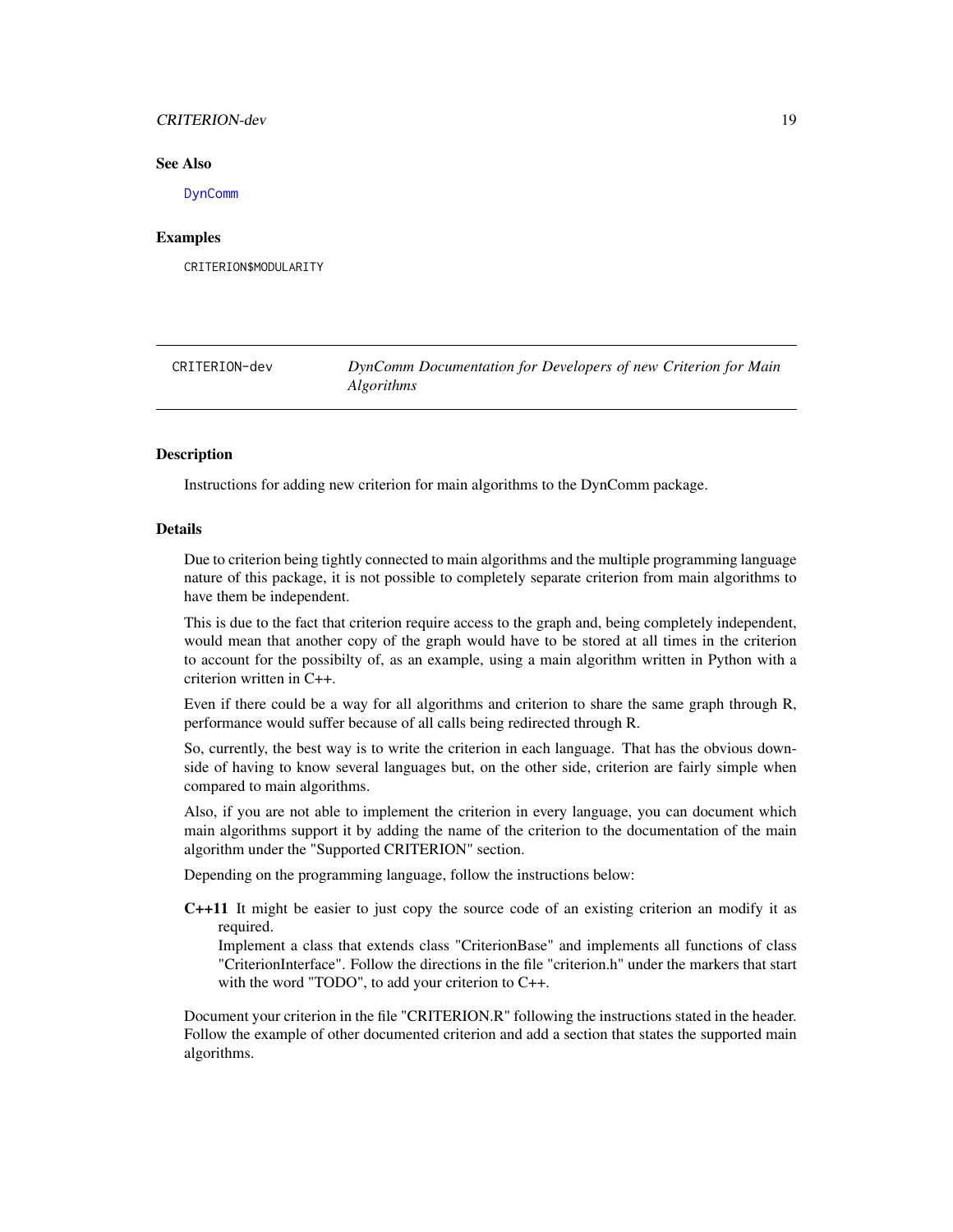Add your criterion to the list of criterion in the file "DynCommMain.R" under the marker that says "list new criterions here" and add a link to its documentation in the documentation above that marker.

Add links to the criterion documentation on each of the supported main algorithms in the file "AL-GORITHM.R"

# Author(s)

poltergeist0

# See Also

[DynComm](#page-20-1) , [DynComm-package-dev](#page-23-1)

<span id="page-19-1"></span>CRITERION\_MODULARITY *CRITERION\_MODULARITY*

# Description

Newman-Girvan criterion.

## Supported in ALGORITHM

LOUVAIN See [ALGORITHM\\_LOUVAIN](#page-7-1)

# PARAMETERS

This criterion does not require any parameters.

#### Author(s)

poltergeist0

# See Also

[DynComm](#page-20-1)

<span id="page-19-0"></span>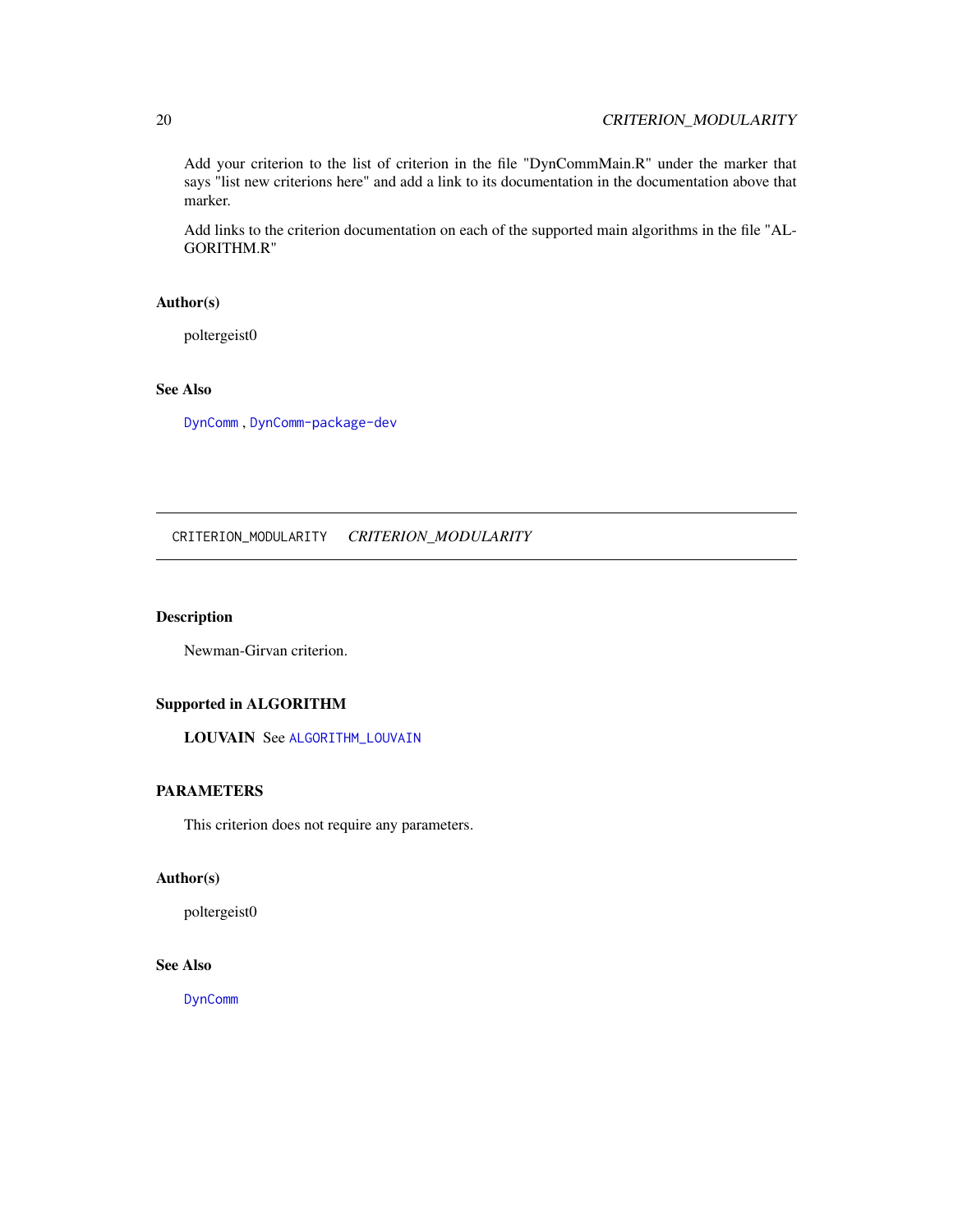<span id="page-20-1"></span><span id="page-20-0"></span>

#### **Description**

Provides a single interface for all algorithms in the different languages.

#### Usage

DynComm(Algorithm,Criterion,Parameters)

#### Arguments

| Algorithm  | One of the available ALGORITHM. Default ALGORITHM\$LOUVAIN. See<br>ALGORITHM                                 |
|------------|--------------------------------------------------------------------------------------------------------------|
| Criterion  | One of the available CRITERION. Default CRITERION\$MODULARITY. See<br>CRITERION                              |
| Parameters | A two column matrix defining additional parameters. Default NULL. See the<br>PARAMETERS section on this page |

# **Details**

Includes methods to get results of processing and to interact with the vertices, edges and communities. Provided methods to return information on the graph are divided into two layers. A lower level layer that interacts with vertices and how they connect. And a higher level layer that interacts with communities and how they connect. Besides the main algorithm, also accepts post processing algorithms that are used mainly to filter the results. Post processing algorithms can use additional computational resources so check the Performance section of the help page of each algorithm you intend to use.

## Value

DynComm object

## PARAMETERS

A two column matrix defining additional parameters to be passed to the selected ALGORITHM and CRITERION. The first column names the parameter and the second defines its value.

- c Owsinski-Zadrozny quality function parameter. Values [0.0:1.0]. Default: 0.5
- k Shi-Malik quality function kappa\_min value. Value  $> 0$ . Default 1
- w Treat graph as weighted. In other words, do not ignore weights for edges that define them when inserting edges in the graph. A weight of exactly zero removes the edge instead of inserting so its weight is never ignored. Without this parameter defined or for edges that do not have a weight defined, edges are assigned the default value of 1 (one). As an example, reading from a file may define weights (a third column) for some edges (defined in rows, one per row) and not for others. With this parameter defined, the edges that have weights that are not exactly zero, have their weight replaced by the default value. Values TRUE,FALSE. Default FALSE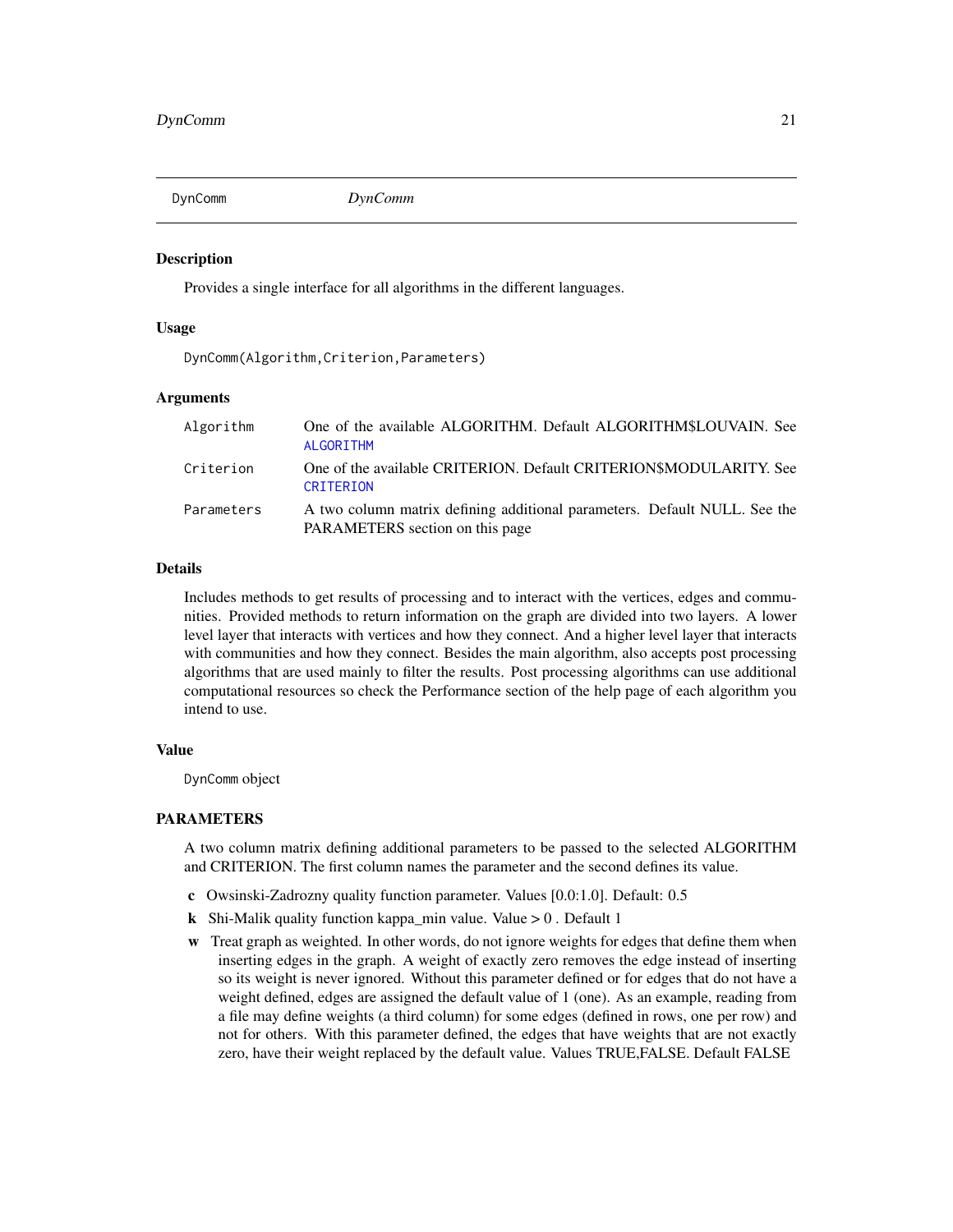- <span id="page-21-0"></span>e Stops when, on a cycle of the algorithm, the quality is increased by less than the value given in this parameter. Value  $> 0$ . Default  $0.01$
- cv Community-Vertex. Boolean parameter that indicates if sending community mapping to a file prints the community first, if true, or the vertex first, if false. See [communityMapping](#page-13-1) for details. Default TRUE

#### Methods

postProcess(actions) Set a list of post processing steps. See [postProcess](#page-28-1)

- select(postProcessing,id) Select between getting the results of the algorithm or one of the post processing steps. See [select](#page-34-1)
- results(differential) Get additional results of the algorithm or the currently selected post processing steps. See [results](#page-33-1)
- addRemoveEdges(graphAddRemove) Add and remove edges read from a matrix or file. See [addRemoveEdges](#page-3-1)

addRemove(graphAddRemove) Alias for [addRemoveEdges](#page-3-1)(). See addRemoveEdges

add(graphAddRemove) Alias for [addRemoveEdges](#page-3-1)(). See addRemoveEdges

[quality](#page-32-1)() Get the quality measurement of the graph after the last iteration. See quality

communityCount() Get the number of communities after the last iteration. See [communityCount](#page-10-1)

communities() Get all communities after the last iteration. See [communities](#page-7-2)

- **communitiesEdgeCount**() Get the number of community to community edges in the graph. See [communitiesEdgeCount](#page-8-1)
- communityNeighbours(community) Get the neighbours of the given community after the last iteration. See [communityNeighbours](#page-14-1)
- communityInnerEdgesWeight(community) Get the sum of weights of the inner edges of the given community after the last iteration. See [communityInnerEdgesWeight](#page-12-1)
- communityTotalWeight(community) Get the sum of weights of all edges of the given community after the last iteration. See [communityTotalWeight](#page-15-1)
- communityEdgeWeight(source,destination) Get the weight of the edge that goes from source community to destination community after the last iteration. See [communityEdgeWeight](#page-11-1)
- community VertexCount(community) Get the amount of vertices in the given community after the last iteration. See [communityVertexCount](#page-16-1)

communityNodeCount(community) Alias for communityVertexCount(). See [communityVertexCount](#page-16-1)

**[community](#page-9-1)(vertex)** Get the community of the given vertex after the last iteration. See community

**[vertexCount](#page-37-1)**() Get the total number of vertices after the last iteration. See vertexCount

nodesCount() Alias for vertexCount(). See [vertexCount](#page-37-1)

verticesAll() Get all vertices in the graph after the last iteration. See [verticesAll](#page-39-1)

nodesAll() Alias for verticesAll(). See [verticesAll](#page-39-1)

- [neighbours](#page-27-1)(vertex) Get the neighbours of the given vertex after the last iteration. See neighbours
- edgeWeight(source,destination) Get the weight of the edge that goes from source vertex to destination vertex after the last iteration. See [edgeWeight](#page-26-1)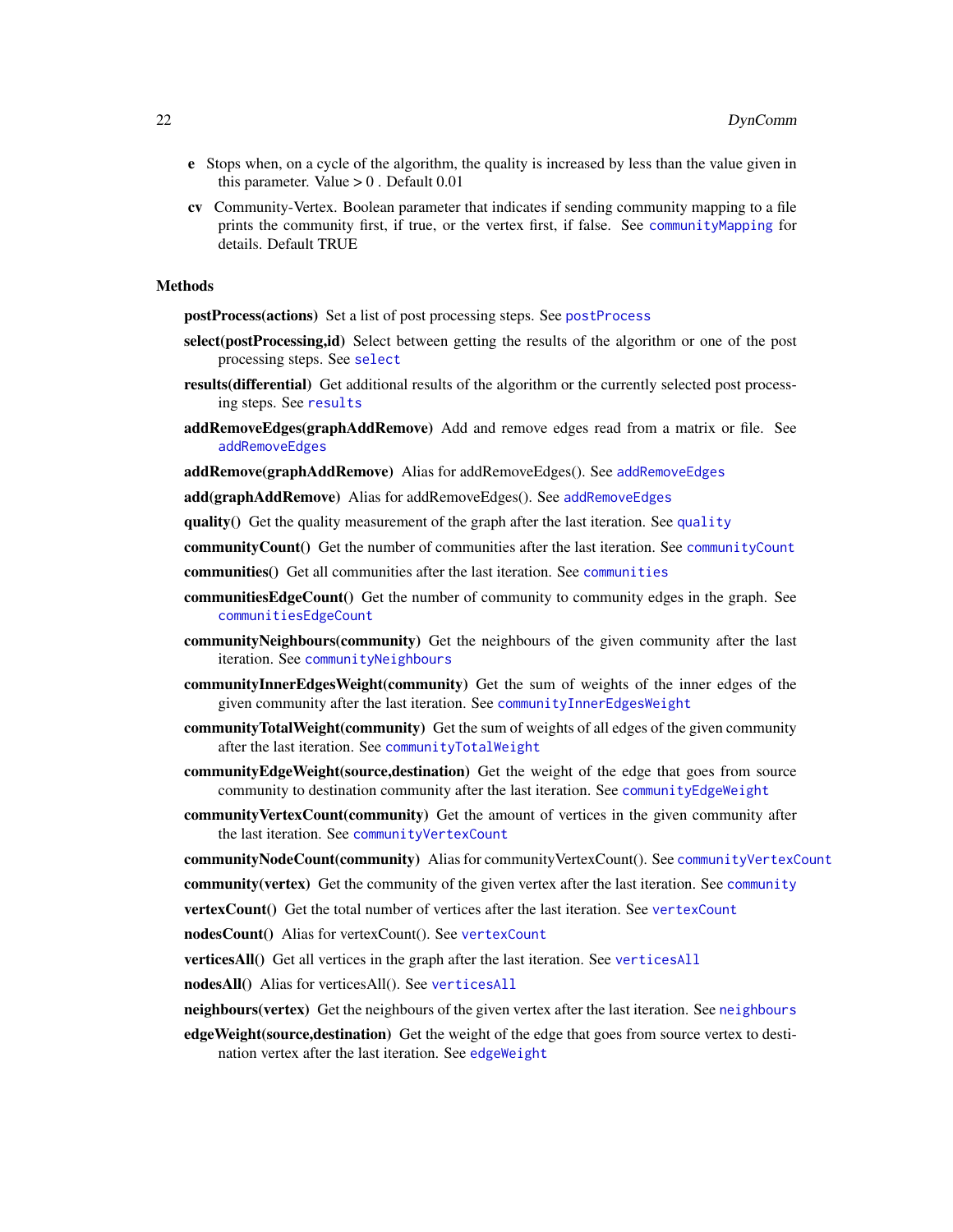#### <span id="page-22-0"></span>DynComm 23

edge(source,destination) Alias for edgeWeight(). See [edgeWeight](#page-26-1)

vertices(community) Get all vertices belonging to the given community after the last iteration. See [vertices](#page-38-1)

nodes(community) Alias for vertices(community). See [vertices](#page-38-1)

[edgeCount](#page-25-1)() Get the number of vertex to vertex edges in the graph. See edgeCount

communityMapping(differential, file) Get the community mapping for all communities after the last iteration. See [communityMapping](#page-13-1)

time(differential) Get the cumulative time spent on processing after the last iteration. See [time](#page-36-1)

version() Get the source code versions of the different sources. See [version](#page-0-0)

## Author(s)

poltergeist0

# See Also

[DynComm-package](#page-2-1)

#### Examples

```
Parameters<-matrix(c("e","0.1","w", "FALSE"),ncol=2, byrow=TRUE)
dc<-DynComm(ALGORITHM$LOUVAIN,CRITERION$MODULARITY,Parameters)
dc$addRemoveEdges(
matrix(
c(10,20,10,30,20,30,30,60,40,60,40,50,50,70,60,70)
,ncol=2,byrow=TRUE)
)
## or
## dc$addRemoveEdges("initial_graph.txt")
dc$communityCount()
## You can use the non inline version of the functions
DynComm.communities(dc)
## Several alias have been defined.
## In this case, communityNodeCount is alias of communityVertexCount
dc$communityNodeCount(10)
dc$communityNeighbours(10)
dc$communityInnerEdgesWeight(10)
dc$communityTotalWeight(10)
dc$communityEdgeWeight(10,40)
dc$community(10) ##this parameter is a vertex not a community. Do not confuse them
dc$vertices(10)
dc$communityMapping(TRUE)
dc$quality()
dc$time()
## lets add post processing :)
dc$postProcess(
list(
list(POSTPROCESSING$DENSOPT)
)
)
```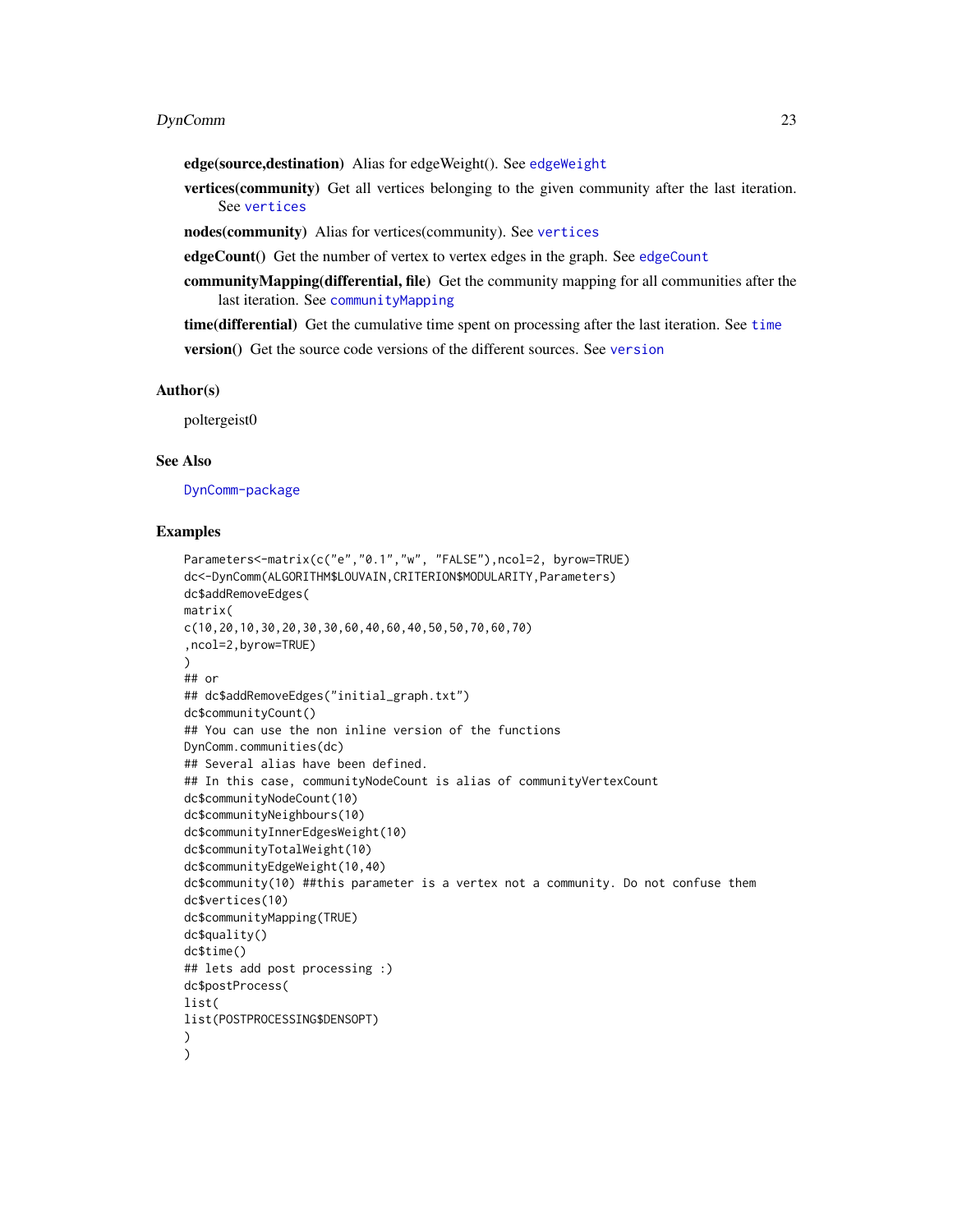```
## the results of the last step of post processing are selected automatically
## densopt post processing algorithm may change the community mapping so...
## check it
dc$communityMapping(TRUE)
## densopt post processing algorithm may change quality so check it
dc$quality()
## time is now the total time of the main algorithm plus the time of every...
## post processing algorithm up to the one selected
dc$time()
## get back to main algorithm results to check they haven't changed
dc$select(POSTPROCESSING$NONE)
dc$communityMapping(TRUE)
dc$quality()
dc$time()
## add and remove edges. Notice that there is one more column to give...
## weights of zero on the edges to remove. In this case, all other weights...
## are ignored because the graph is set to ignore weights (parameter w is...
## false).
dc$addRemoveEdges(
matrix(
c(30,60,0,40,60,0.23,10,80,2342,80,90,3.1415)
,ncol=3,byrow=TRUE)
\lambda## since the post processing was not reset, it will be automatically...
## calculated and results switched to the last step. In this case, to the...
## densopt algorithm
dc$communityMapping(TRUE)
dc$quality()
dc$time()
## get back to main algorithm results to check them
dc$select(POSTPROCESSING$NONE)
dc$communityMapping(TRUE)
dc$quality()
dc$time()
## lets reset/remove post processing
dc$postProcess()
```
<span id="page-23-1"></span>DynComm-package-dev *DynComm Documentation for Developers*

#### Description

Instructs delevopers how to add new algorithms, criterion and post processing algorithms to the DynComm package.

## Details

Implementing new algorithms in new packages is a lot of work.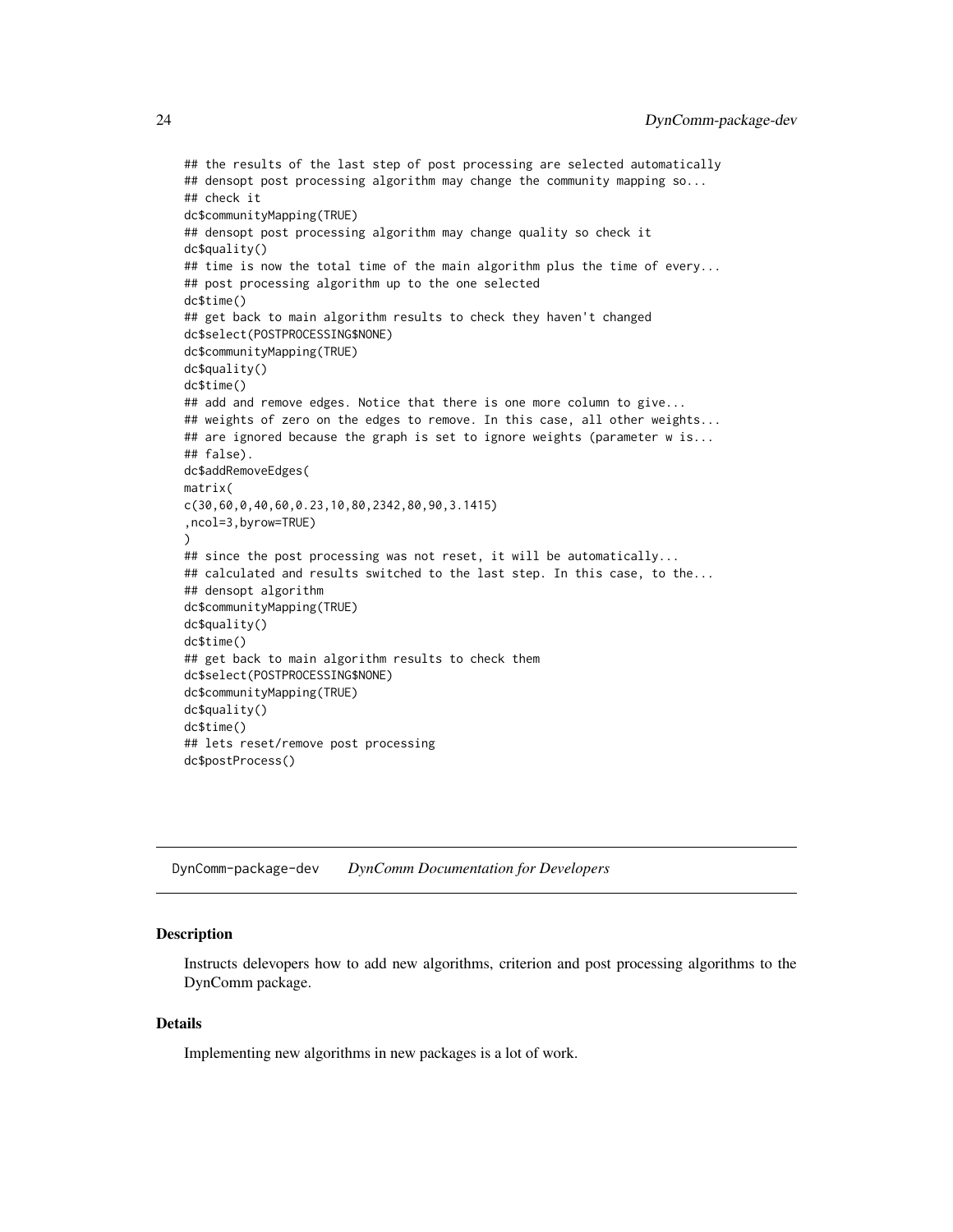## DynComm-package-dev 25

With this package, we try to accomplish two things: make the addition of new algorithms easier and concentrate dynamic community detection algorithms in a single package, no matter the language used to write them.

Always read the entirety of the instructions even if they do not seem to apply to your case. Care was taken to make the instructions as general as possible, mentioning specificities only when they differ from the general case.

Most of the instructions described are for algorithms writen in R, since it is the language used for the user interface and is the easiest to integrate.

Algorithms writen in other languages will also need this information in order to know the types of the inputs and outputs of the functions.

It is advisable to always read the "Developer Notice" on the beginning of the files mentioned in these instructions. It will contain useful information about the source code on the file and where new code can be added.

Whenever "Project", "Project Page" or "Project source" is mentioned, the developer should know that it refers to the project source code page on GitHub [\(GitHub project source\)](https://github.com/softskillsgroup/DynComm-R-package).

The project source has the following organization:

- Root This is the root folder of the project source code. It contains files about the project source code and the folders "dev", "R-CRAN", "test" and "standalone".
	- dev Folder with templates for developers of new main algorithms, new criterion and new post processing algorithms. Also contains these instructions in text format.
	- R-CRAN Contains the source code for the actual DynComm package. Internally, has the same organization as required by any R package project. The most important folders are named "inst", "src" and "R".
		- inst Contains a file named "REFERENCES.bib" where bibliographic references are stored using the bibtex format.
		- src The root of this folder contains files in other languages that implement an interaction layer between R and the respective programming language. The actual source code that implements a certain algorithm is placed inside a sub-folder named after the programming language inside the folder "base".

As an example, the Dynamic Louvain algorithm used in this package was implemented in C++11. There is a file named "DynCommRcpp.cpp" which implements the interaction layer using Rcpp. This layer only converts data types from R to C++, instantiates a Louvain object and redirects calls to methods of that object on the C++ source file named "DynCommBase.h".

R This is the folder that contains all R source code files where the architecture of the package is implemented, along with some main algorithms and post processing algorithms, and all the documentation.

Some of the adaptation layers for some programming languages, like Python, are in this folder since they must be implemented inside an R source file, as opposed to programming languages like C++ where Rcpp must be inside a C++ source code file.

- test Folder with a few sample files with data that can be used to run examples and test the code.
- standalone Contains the standalone (command line) versions of the algorithms, for the algorithms that provide them, in case anyone wants to run the algorithms outside of the R environment.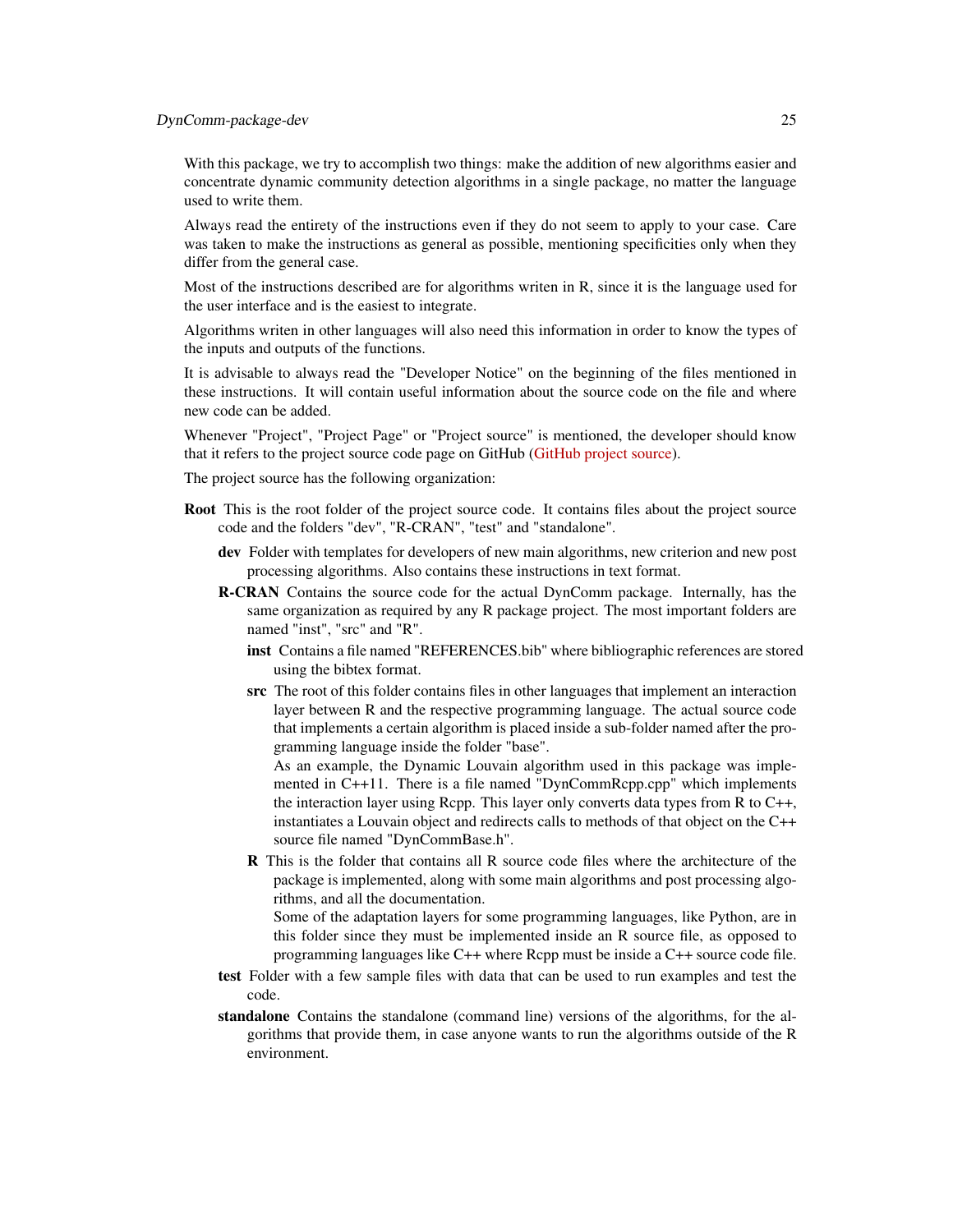<span id="page-25-0"></span>Each program is inside a folder with the name of the programming language used to implement it. As an example, C++ programs are inside a folder named "Cpp". Not all algorithms may be implemented and some functionality might be slightly different from the one used in the R environment. Post processing algorithms are not provided.

In case of doubt, missing information or if you are implementing in a language that is still not supported, contact the maintainer of the package.

Follow the instructions of the links below in order to add your main algorithm, criterion or post processing algorithm, respectively.

#### I am implementing a

Main algorithm See [ALGORITHM-dev](#page-5-1)

Criterion See [CRITERION-dev](#page-18-1)

Post processing algorithm See [POSTPROCESSING-dev](#page-30-1)

## Author(s)

poltergeist0

# See Also

[DynComm](#page-20-1) , [DynComm-package](#page-2-1)

<span id="page-25-1"></span>edgeCount *edgeCount()*

## Description

This method returns the number of vertex to vertex edges in the graph from the selected post processing algorithm or the main algorithm, after the last iteration.

#### Usage

DynComm.edgeCount(dyncomm)

## Arguments

dyncomm A DynComm object, if not using the inline version of the function call

#### Value

the number of vertex to vertex edges in the graph

## Author(s)

poltergeist0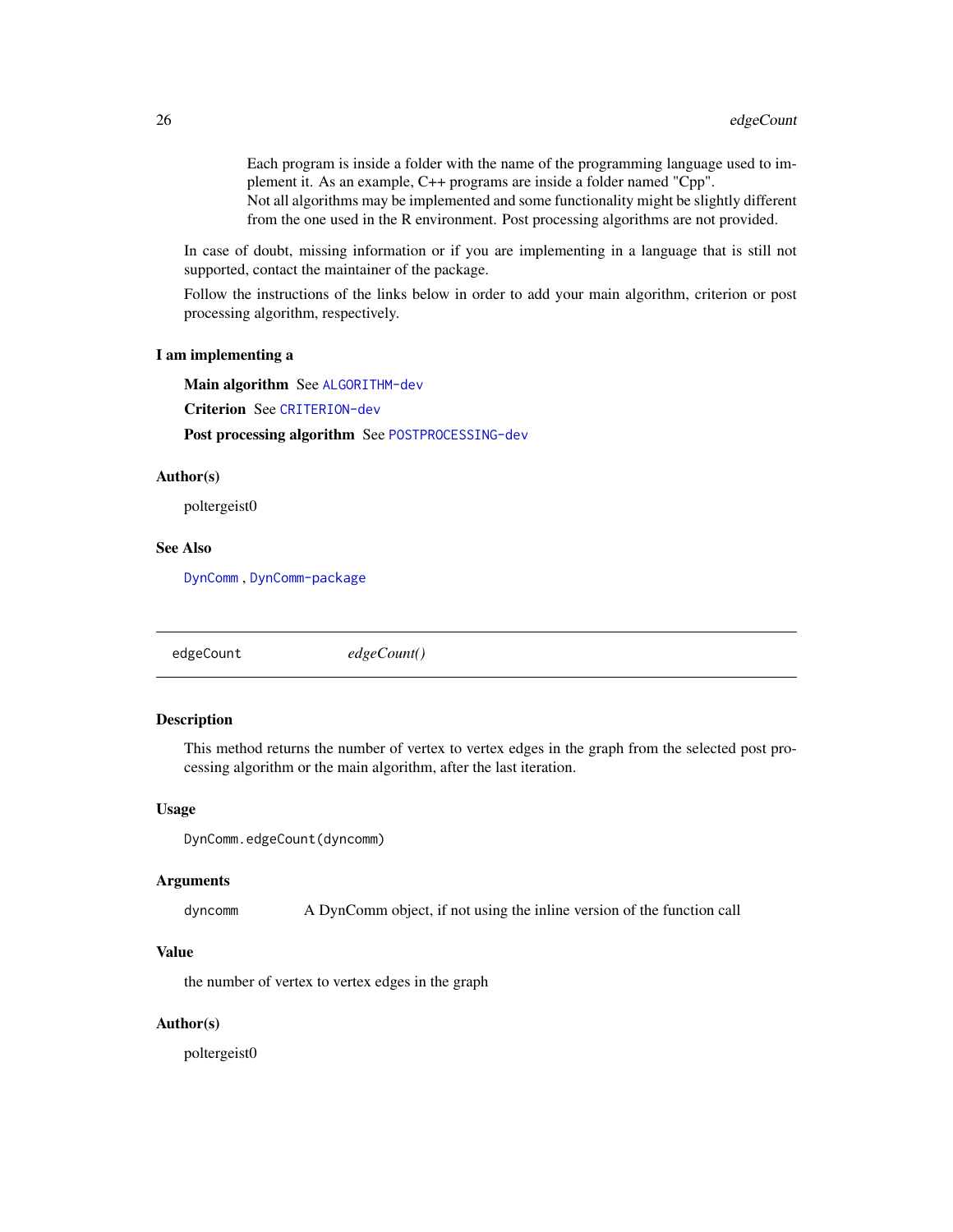# <span id="page-26-0"></span>edgeWeight 27

# See Also

[DynComm](#page-20-1) , [postProcess](#page-28-1)

# Examples

library(DynComm)

```
Parameters<-matrix(c("e","0.1","w", "FALSE"),ncol=2, byrow=TRUE)
dc<-DynComm(ALGORITHM$LOUVAIN,CRITERION$MODULARITY,Parameters)
dc$addRemoveEdges(
matrix(
  c(0,0,0,0,0,0,0,0,0,0,0,0,0,0,0,0,0,0,1,1,1,12,13,1,1,1,2,2,2,18,12,19,20,2,3,11,12,4,9,5,9,22),ncol=2)
\mathcal{L}
```
dc\$edgeCount()

<span id="page-26-1"></span>edgeWeight *edgeWeight(source,destination)*

## Description

Get the weight of the edge that goes from source vertex to destination vertex from the selected post processing algorithm or the main algorithm, after the last iteration.

## Usage

DynComm.edgeWeight(dyncomm,source,destination)

# Arguments

| dyncomm     | A DynComm object, if not using the inline version of the function call |
|-------------|------------------------------------------------------------------------|
| source      | The name of the source vertex that is part of the edge                 |
| destination | The name of the destination vertex that is part of the edge            |

#### Value

a floating point number with the weight

## Author(s)

poltergeist0

# See Also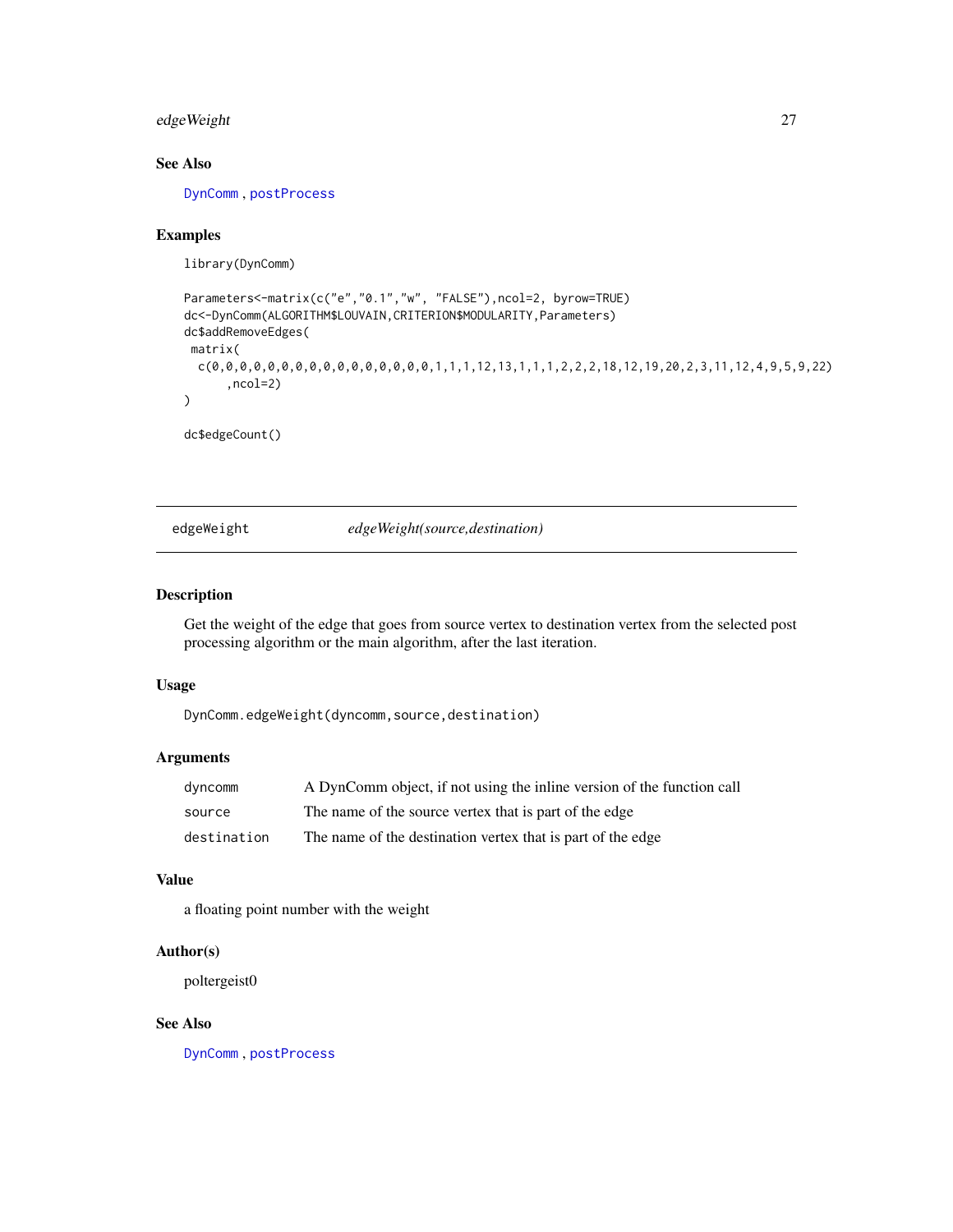# Examples

library(DynComm)

```
Parameters<-matrix(c("e","0.1","w", "FALSE"),ncol=2, byrow=TRUE)
dc<-DynComm(ALGORITHM$LOUVAIN,CRITERION$MODULARITY,Parameters)
dc$addRemoveEdges(
matrix(
 c(0,0,0,0,0,0,0,0,0,0,0,0,0,0,0,0,1,1,1,12,13,1,1,1,2,2,2,18,12,19,20,2,3,11,12,4,9,5,9,22)
      ,ncol=2)
)
```
dc\$edgeWeight(0,2)

<span id="page-27-1"></span>neighbours *neighbours(vertex)*

## Description

Get all neighbours (vertices connected through direct edges) of the given vertex in the graph from the selected post processing algorithm or the main algorithm, after the last iteration.

# Usage

DynComm.neighbours(dyncomm,vertex)

# Arguments

| dyncomm | A DynComm object, if not using the inline version of the function call |
|---------|------------------------------------------------------------------------|
| vertex  | The vertex to get neighbours from                                      |

# Value

a matrix of all vertices in the graph that are neighbours of the given vertex and their edge weight

## Author(s)

poltergeist0

## See Also

<span id="page-27-0"></span>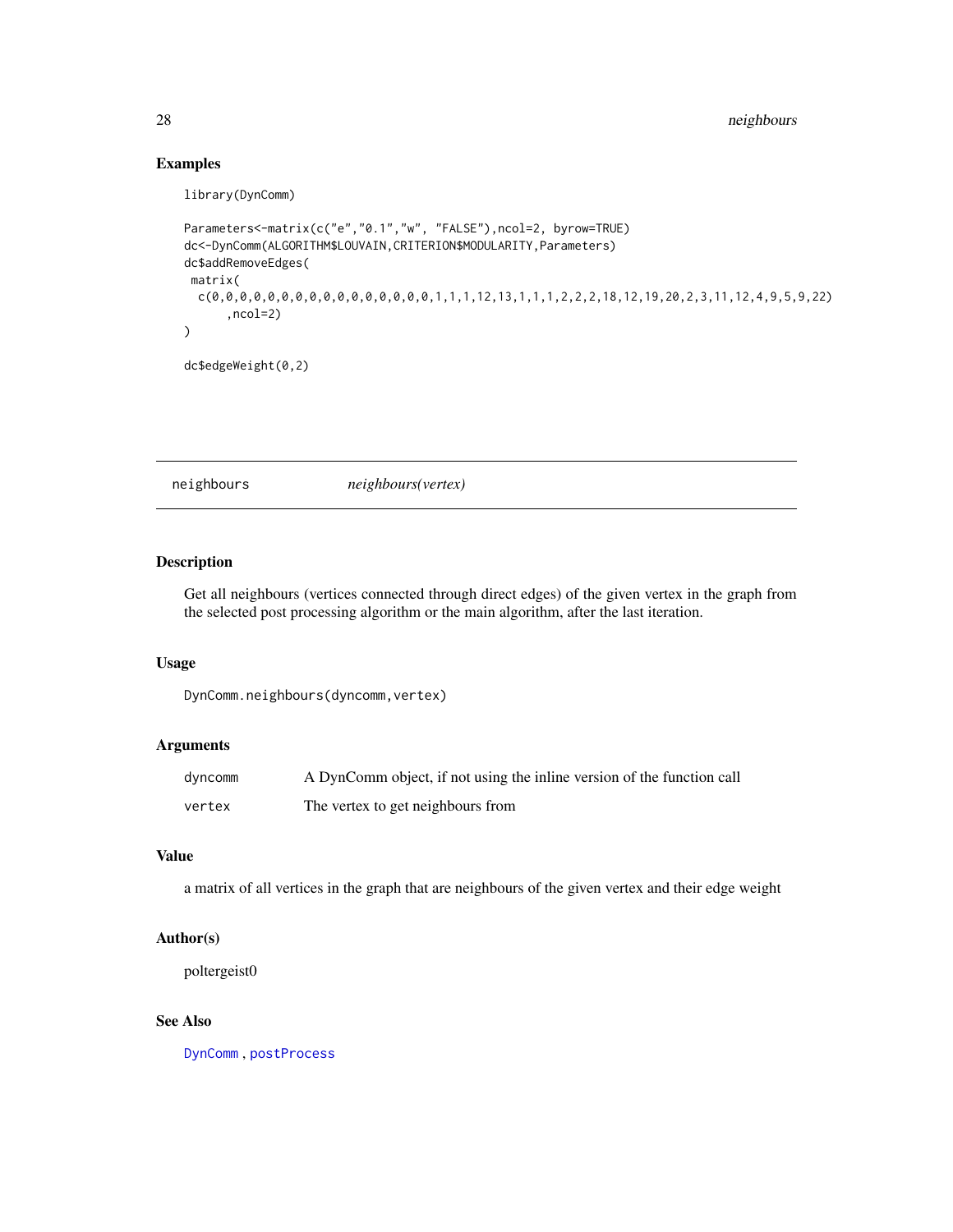# <span id="page-28-0"></span>postProcess 29

## Examples

library(DynComm)

```
Parameters<-matrix(c("e","0.1","w", "FALSE"),ncol=2, byrow=TRUE)
dc<-DynComm(ALGORITHM$LOUVAIN,CRITERION$MODULARITY,Parameters)
dc$addRemoveEdges(
matrix(
 c(0,0,0,0,0,0,0,0,0,0,0,0,0,0,0,0,0,0,1,1,1,12,13,1,1,1,2,2,2,18,12,19,20,2,3,11,12,4,9,5,9,22),ncol=2)
)
```
dc\$neighbours(2)

# <span id="page-28-1"></span>postProcess *postProcess(actions)*

#### Description

This method receives a list of actions to perform in post processing in the same order they are listed from left to right.

#### Usage

DynComm.postProcess(dyncomm,actions)

## Arguments

| dyncomm | A DynComm object, if not using the inline version of the function call |
|---------|------------------------------------------------------------------------|
| actions | A list of post processing actions/steps                                |

## Details

Several actions of the same type are allowed. They receive an internal ID number that starts at one and increments by one unit with each action of the same type. Later, this ID can be used to select the intended action and get results from it.

Post processing can be reset (removed) be setting actions to NULL (default value) or passing an empty list.

The format of the actions is a list of action. Each action is a list of the action name (see [POSTPROCESSING](#page-29-1)) and parameters. The parameters is a matrix of two columns, the first having the name of the parameter and, the second, the value of the parameter. The parameters is optional, and may be missing, in which case default values are used, if required at all.

The parameters accepted by each post processing algorithm can be found on the help page of each respective algorithm.

This slighty awkward syntax is due to R not supporting matrix of matrices.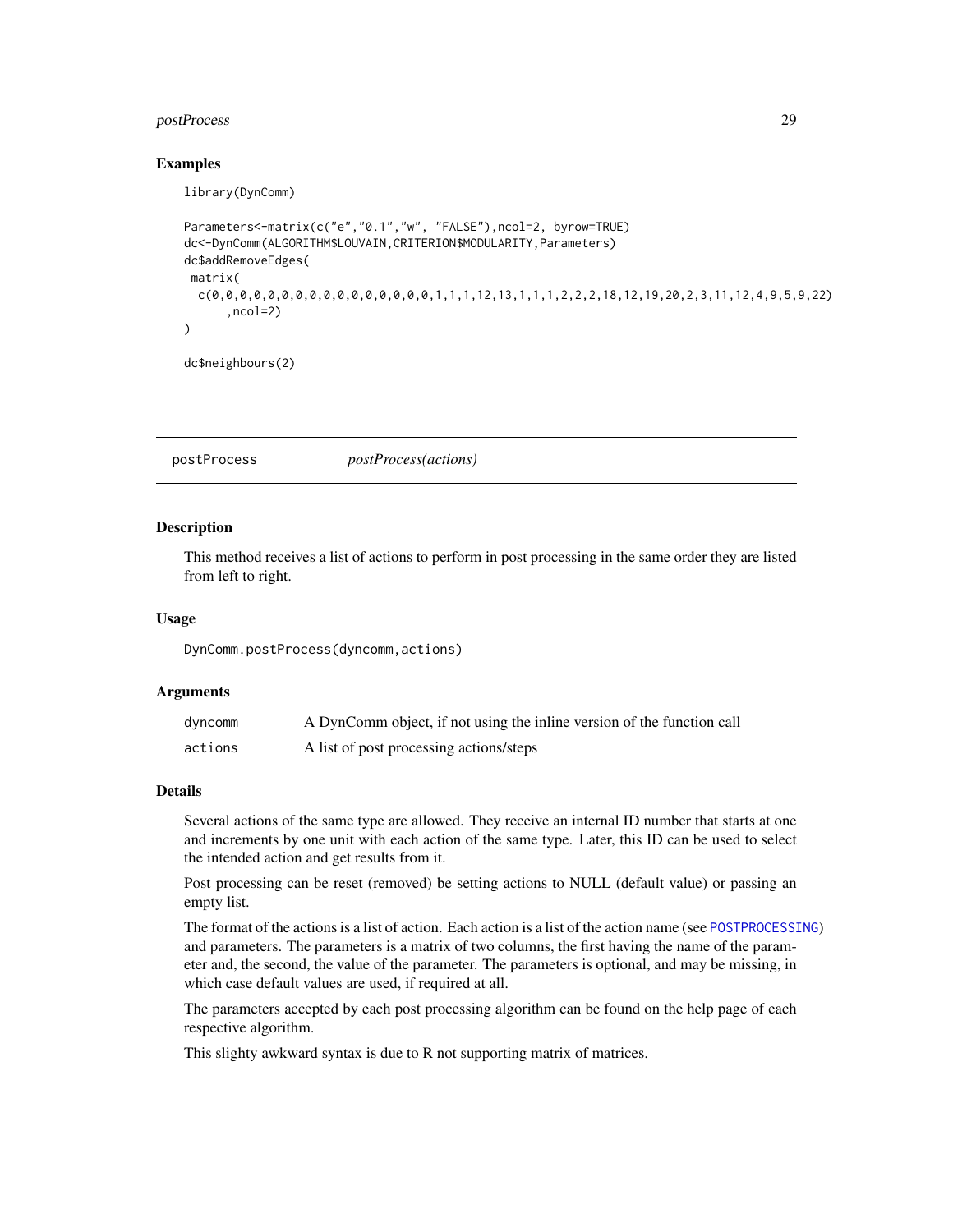## <span id="page-29-0"></span>Value

FALSE if any kind of error occurred. Otherwise, TRUE

#### Author(s)

poltergeist0

# See Also

[DynComm](#page-20-1) , [select](#page-34-1) , [POSTPROCESSING](#page-29-1)

# Examples

```
library(DynComm)
parameters<-matrix(c("e","0.1","w", "FALSE"),ncol=2, byrow=TRUE)
 dc<-DynComm(ALGORITHM$LOUVAIN,CRITERION$MODULARITY,parameters)
 dc$addRemoveEdges(
  matrix(
   c(0,0,0,0,0,0,0,0,0,0,0,0,0,0,0,0,0,0,1,1,1,1,2,13,1,1,1,2,2,2,18,12,19,20,2,3,11,12,4,9,5,9,22),ncol=2)
 )
 dc$postProcess(
   list(
      list(POSTPROCESSING$DENSOPT)
  )
 )
 dc$select(POSTPROCESSING$DENSOPT) #selects the results of densopt
dc$select(POSTPROCESSING$NONE) #selects the main algorithm results
dc$postProcess(NULL) #remove post processing
## or just
## dc$postProcess()
```
<span id="page-29-1"></span>POSTPROCESSING *List of available post processing algorithms.*

# Description

A post processing algorithm is a function that modifies the results presented to the user, allowing for limited result manipulation, but does not internally modify the results obtained by the algorithm.

#### Usage

POSTPROCESSING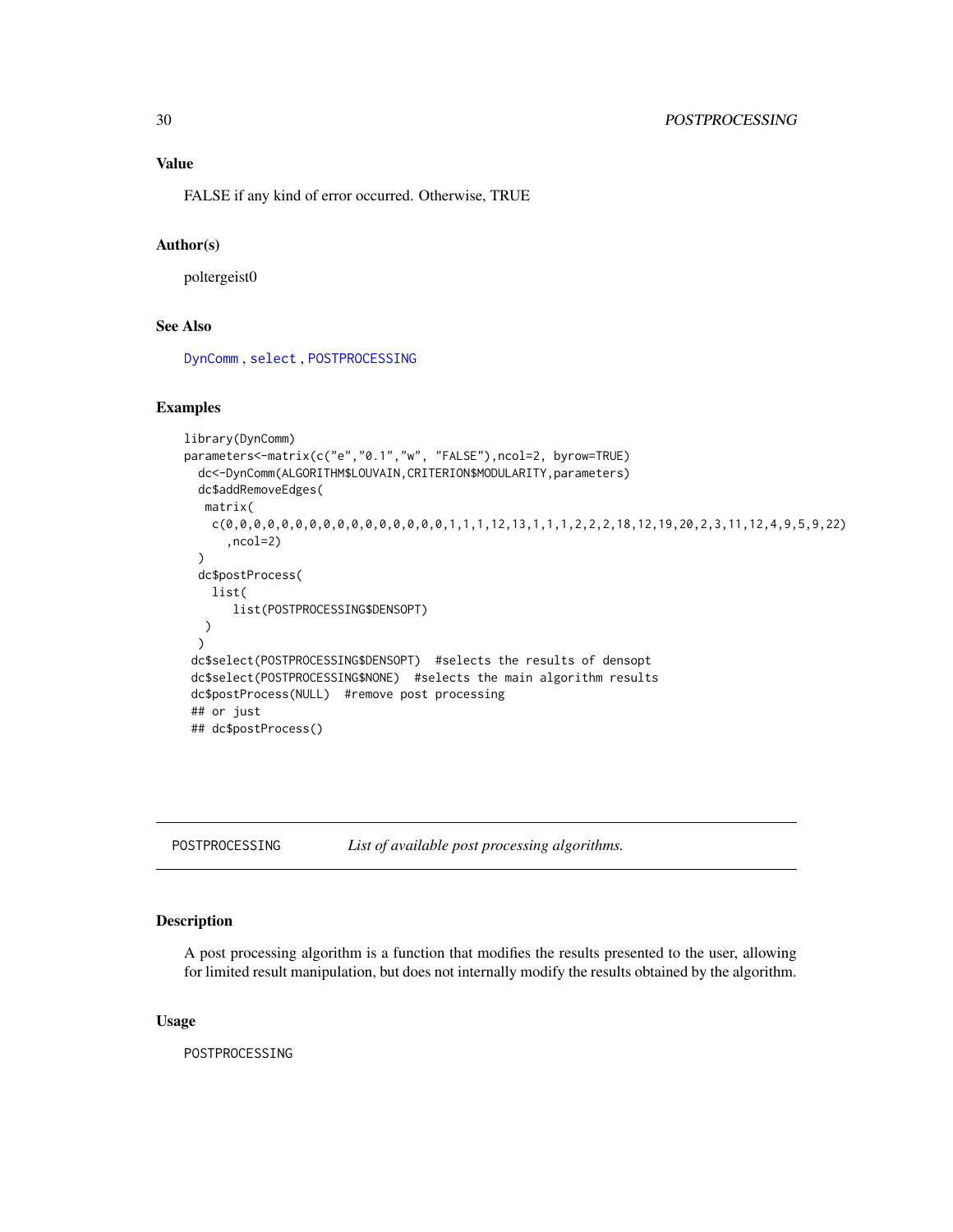#### <span id="page-30-0"></span>Format

A named list with the names of the available algorithms:

**DENSOPT** Density optimization is an algorithm that provides a community structure based on the increase of the average community density. See [postProcessDensOpt](#page-0-0) @references Sarmento RP (2019). "Density-based Community Detection/Optimization." *arXiv*. 1904.12593, <https://arxiv.org/abs/1904.12593>.

## Details

As an example, we are only interested in viewing communities larger than some value but do not want to actually remove the smaller ones from the graph, invalidating possible future processing over them. A post processing algorithm can filter the unwanted values from the results or present a more compact version of them.

## Author(s)

poltergeist0

#### See Also

[DynComm](#page-20-1)

## Examples

POSTPROCESSING\$DENSOPT

<span id="page-30-1"></span>POSTPROCESSING-dev *DynComm Documentation for Developers of new Post Processing Algorithms*

#### **Description**

Instructions for adding new Post Processing Algorithms to the DynComm package.

#### Steps

This section provides step by step instructions on how to implement a new post processing algorithm and how to integrate it into the DynComm package.

1. Go to the project source and get an appropriate template for your algorithm from the "dev" folder on the root of the project source. Different languages are distinguished by the extension of the file.

If a template is not available use one from a language that is most related to the language you intend to use or use the R template to, at least, provide you with the function names, types of inputs and types of outputs.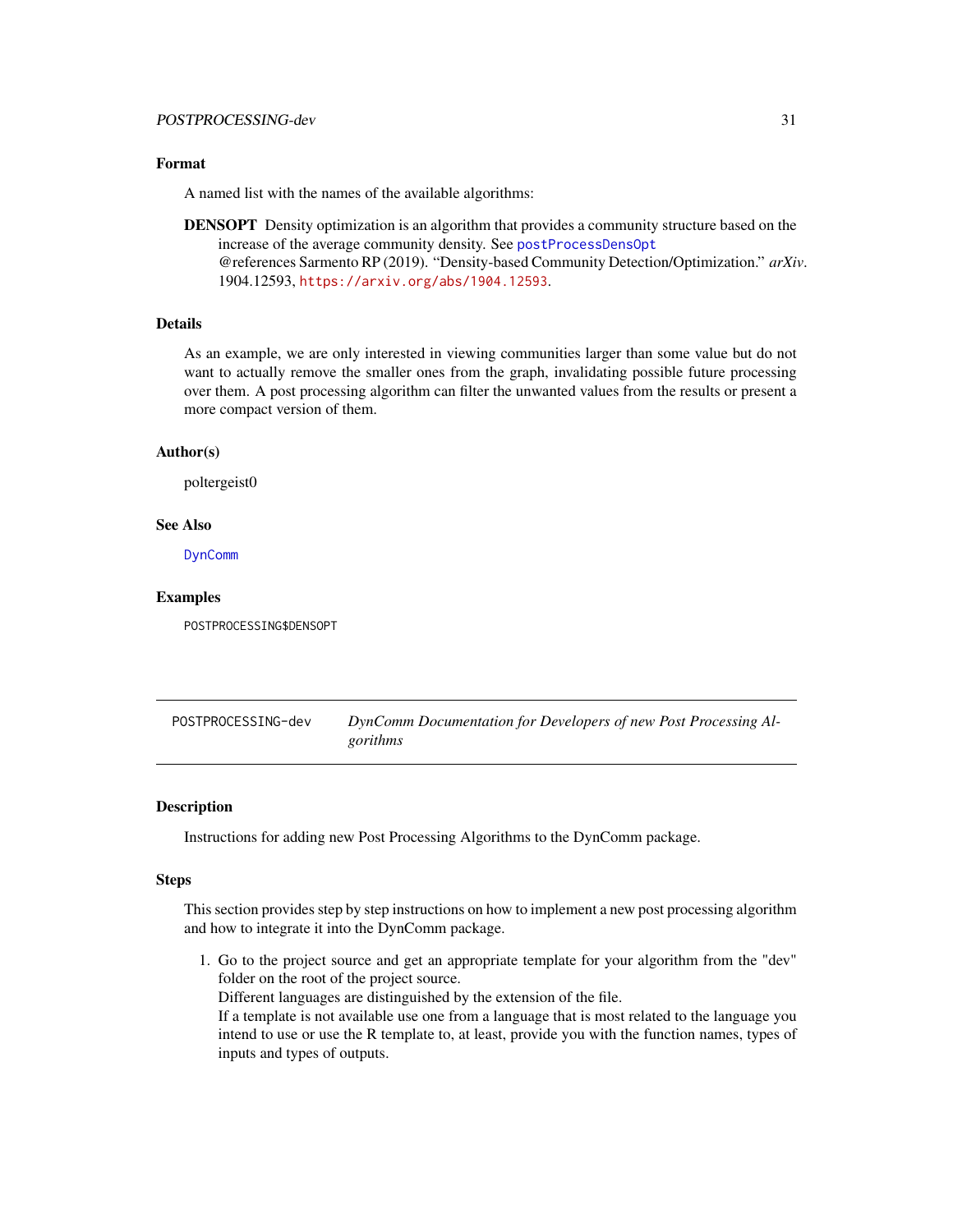- 2. Implement the new algorithm inside the template, preferably, inside a private function. The algorithm, that is the private function, must be called at the end of the constructor. All API functions must only be used to convert between data types and to return data. No calculations should be performed in them.
	- **R** Temporarily add any library required by the algorithm in your source file. It will have to be removed later but, for now, it is useful for testing.

Depending on the programming language used, do the following:

R Choose the "TemplateDynCommPostProcess.R" template. Save the source file of the new algorithm in the "R-CRAN/R" folder.

The name of the file should reflect the name of the algorithm and start with the word "post-Process".

3. Test the algorithm independently of the DynComm package. If programming in...

R You can "source" your R file.

Use an applicable main algorithm of the DynComm package to generate data to your post processing algorithm. Use the tests performed as examples and write them in the documentation when it is created.

- 4. If the algorithm you are creating has associated bibliography, add reference to it in the existing "REFERENCES.bib" file.
- 5. Create documentation for your algorithm. This involves adding documentation in three files. The first is the developer documentation on the same file you implemented your algorithm. If using a template, there is already a documentation template for you to modify. This documentation must have a detailed description of the algorithm, including a description of how it works, its parameters and contain examples that can be used for automatic testing. The second file is the "POSTPROCESSING.R" where the user friendly documentation is written. This documentation should have a high level description of the algorithm, acceptable parameters and resource utilization.

The thrird file is the "DynCommPostProcess.R" where it says "document new algorithms here". This documentation should use the same format used for other algorithms with a very small description of the algorithm, preferably just two lines, with a link to the user friendly documentation and references to publications.

- 6. Add the name of your algorithm to the POSTPROCESSING list in the "DynCommPostProcess.R" file under the marker that says "list new algorithms here". Add your algorithm parameters to the matrix in the "DynComm.R" file under the marker that says "add parameters here".
	- R Add a source command to the "DynCommPostProcess.R" file under the marker that says "Include R sources here". Add any R libraries required by your algorithm to the "Dyn-Comm.R" file under the marker that says "List imports here". Remove all libraries from your algorithms' R source file.
- 7. You should now be able to build the package and, if everything went right, your algorithm is successfuly integrated into this package. Congratulations :D

### Author(s)

poltergeist0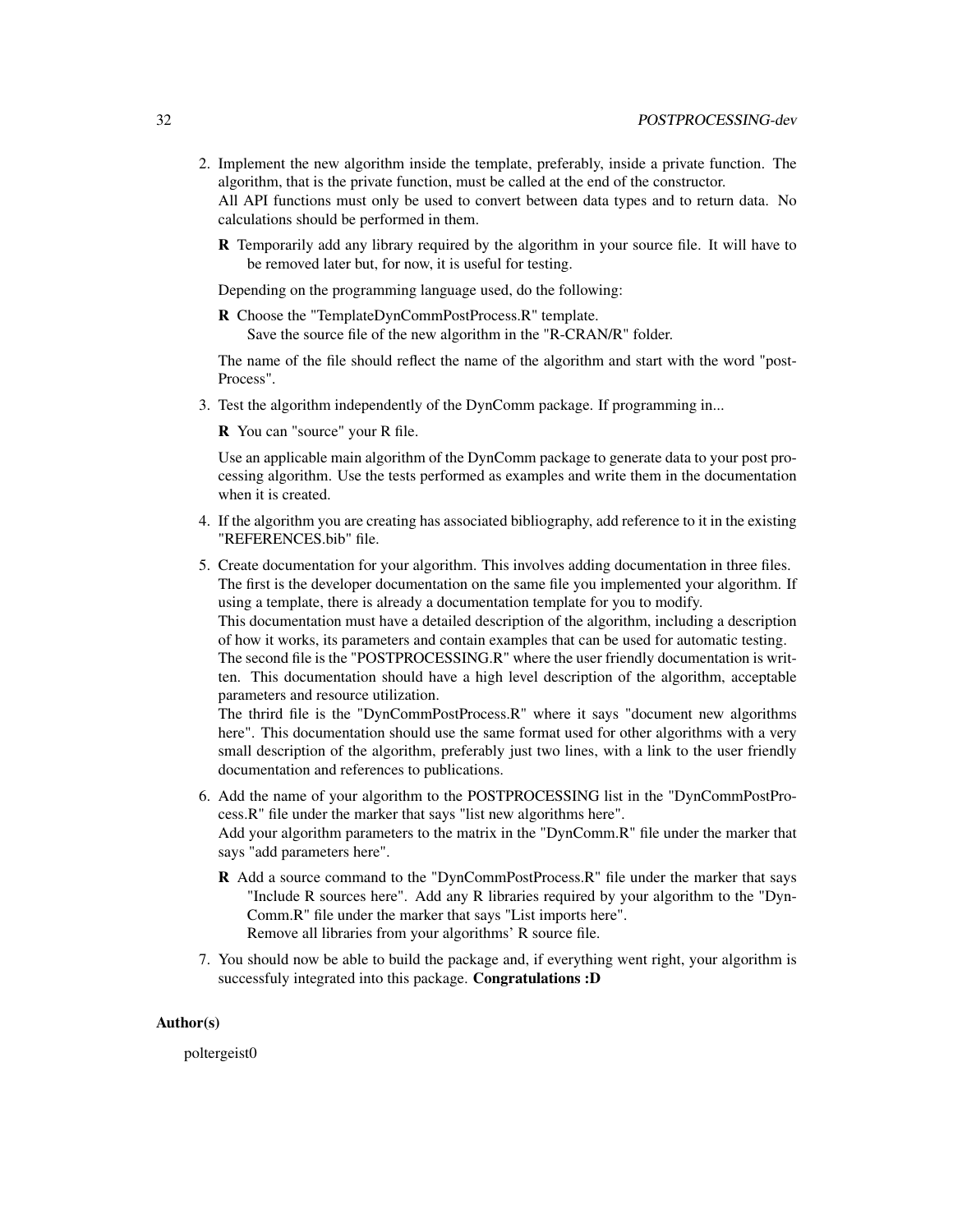## <span id="page-32-0"></span>POSTPROCESSING\_DENSOPT 33

# See Also

[DynComm](#page-20-1) , [DynComm-package-dev](#page-23-1)

#### POSTPROCESSING\_DENSOPT

#### *POSTPROCESSING\_DENSOPT*

# Description

Implementation of the density optimization algorithm as a post processing algorithm.

#### Performance

- **Initialization** Uses a matrix with three columns and a maximum of verticelAll $()^2$  rows with the edges between vertices and their weight (vertex<->vertex<->weight) of the original graph. Temporarily stores a copy of the graph to calculate a new community mapping.
- Results Uses a matrix with two columns and verticesAll() rows with the new community mapping (vertex<->community). Uses a matrix with three columns and a maximum of community-Count()^2+communityCount() rows with the edges between communities and their weight (community<->community<->weight).
- #' @section PARAMETERS: This post processing algorithm does not require any parameters.

#### Author(s)

poltergeist0

#### See Also

[DynComm](#page-20-1)

<span id="page-32-1"></span>quality *quality()*

# **Description**

Get the quality measurement of the graph from the selected post processing algorithm or the main algorithm, after the last iteration.

## Usage

```
DynComm.quality(dyncomm)
```
## Arguments

dyncomm A DynComm object, if not using the inline version of the function call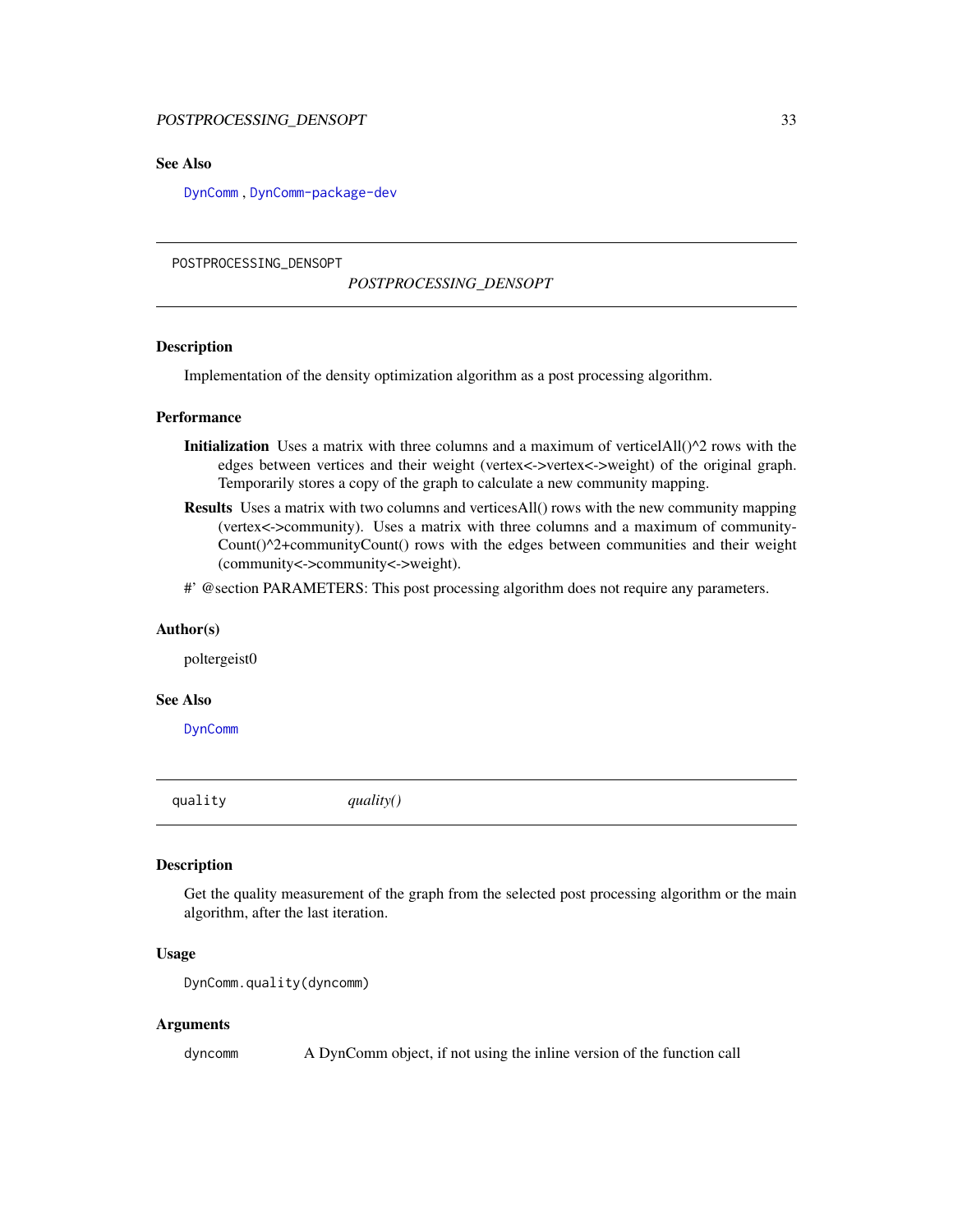<span id="page-33-0"></span>34 results

## Value

a floating point number

## Author(s)

poltergeist0

## See Also

[DynComm](#page-20-1) , [postProcess](#page-28-1)

# Examples

```
library(DynComm)
Parameters<-matrix(c("e","0.1","w", "FALSE"),ncol=2, byrow=TRUE)
dc<-DynComm(ALGORITHM$LOUVAIN,CRITERION$MODULARITY,Parameters)
dc$addRemoveEdges(
 matrix(
   c(10,20,10,30,20,30,30,60,40,60,40,50,50,70,60,70)
   ,ncol=2,byrow=TRUE)
)
dc$quality()
```
<span id="page-33-1"></span>

| results(differential)<br>results |
|----------------------------------|
|----------------------------------|

## Description

This method returns additional results from the selected post processing algorithm or the main algorithm. See [select](#page-34-1) to know how to select an algorithm.

## Usage

```
DynComm.results(dyncomm,differential)
```
#### Arguments

| dyncomm      | A DynComm object, if not using the inline version of the function call    |
|--------------|---------------------------------------------------------------------------|
| differential | If TRUE, only values that have changed in the latest run will be returned |

# Details

Additional results are any results other than those returned by other existing functions like [quality](#page-32-1), [time](#page-36-1) and [communityMapping](#page-13-1). Passing the parameter differential set to TRUE, will return only results that have changed from the previous to last iteration.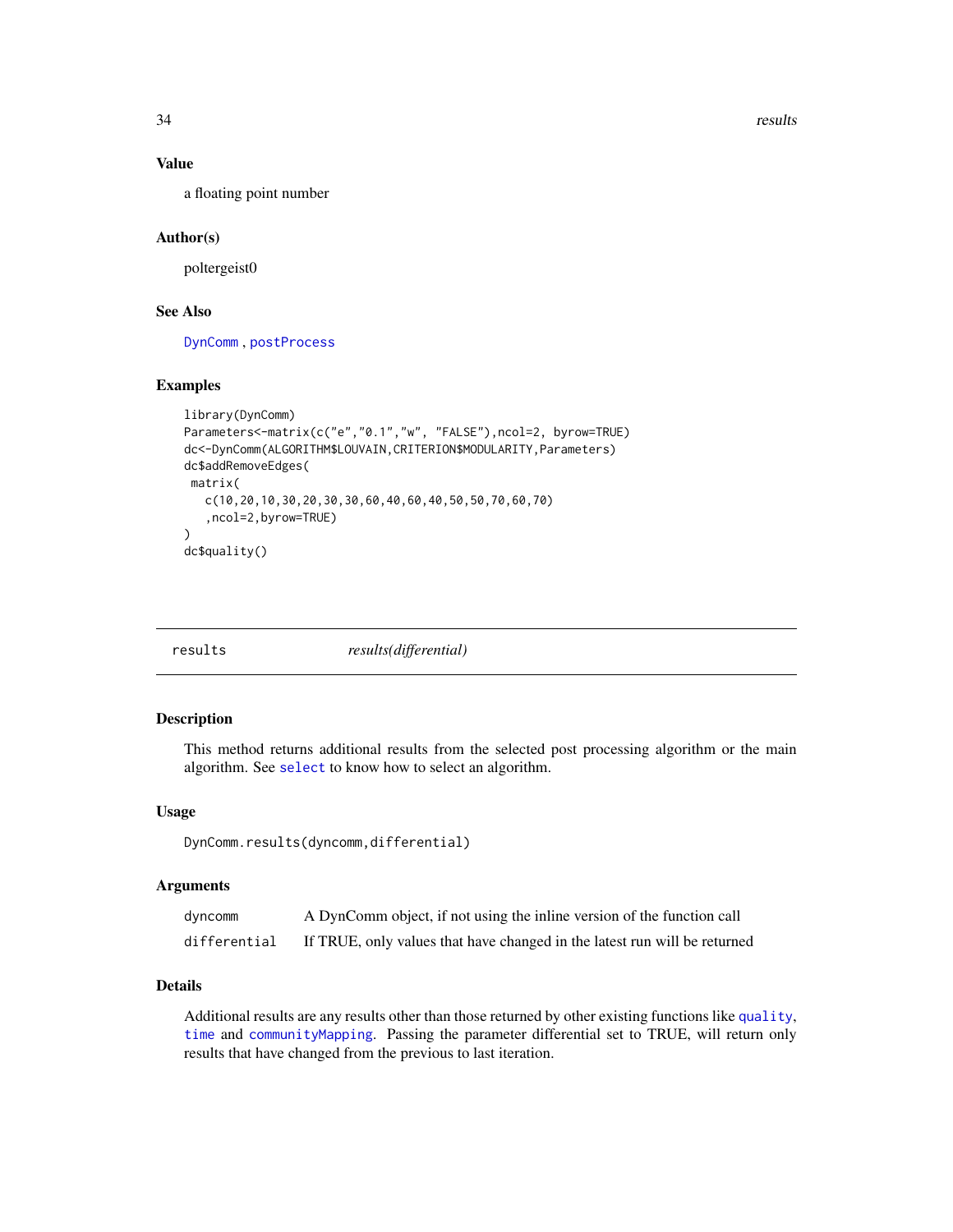<span id="page-34-0"></span>select 35

# Value

a two column matrix where, the first column is the name of the result and, the second column is its value.

# Author(s)

poltergeist0

## See Also

[DynComm](#page-20-1) , [postProcess](#page-28-1)

# Examples

```
library(DynComm)
Parameters<-matrix(c("e","0.1","w", "FALSE"),ncol=2, byrow=TRUE)
dc<-DynComm(ALGORITHM$LOUVAIN,CRITERION$MODULARITY,Parameters)
dc$addRemoveEdges(
matrix(
   c(10,20,10,30,20,30,30,60,40,60,40,50,50,70,60,70)
   ,ncol=2,byrow=TRUE)
)
dc$results()
```
<span id="page-34-1"></span>select *select(postProcessing, id)* 

## Description

This method allows for the selection of which result should be shown. Any of the post processing algorithms and the main algorithm can be choosen.

## Usage

```
DynComm.select(dyncomm,postProcessing, id)
```
# Arguments

| dyncomm | A DynComm object, if not using the inline version of the function call                                        |
|---------|---------------------------------------------------------------------------------------------------------------|
|         | postProcessing The name of the post processing algorithm. Default POSTPROCESSING\$NONE.<br>See POSTPROCESSING |
| id      | The ID of the post processing algorithm. Default value is 1                                                   |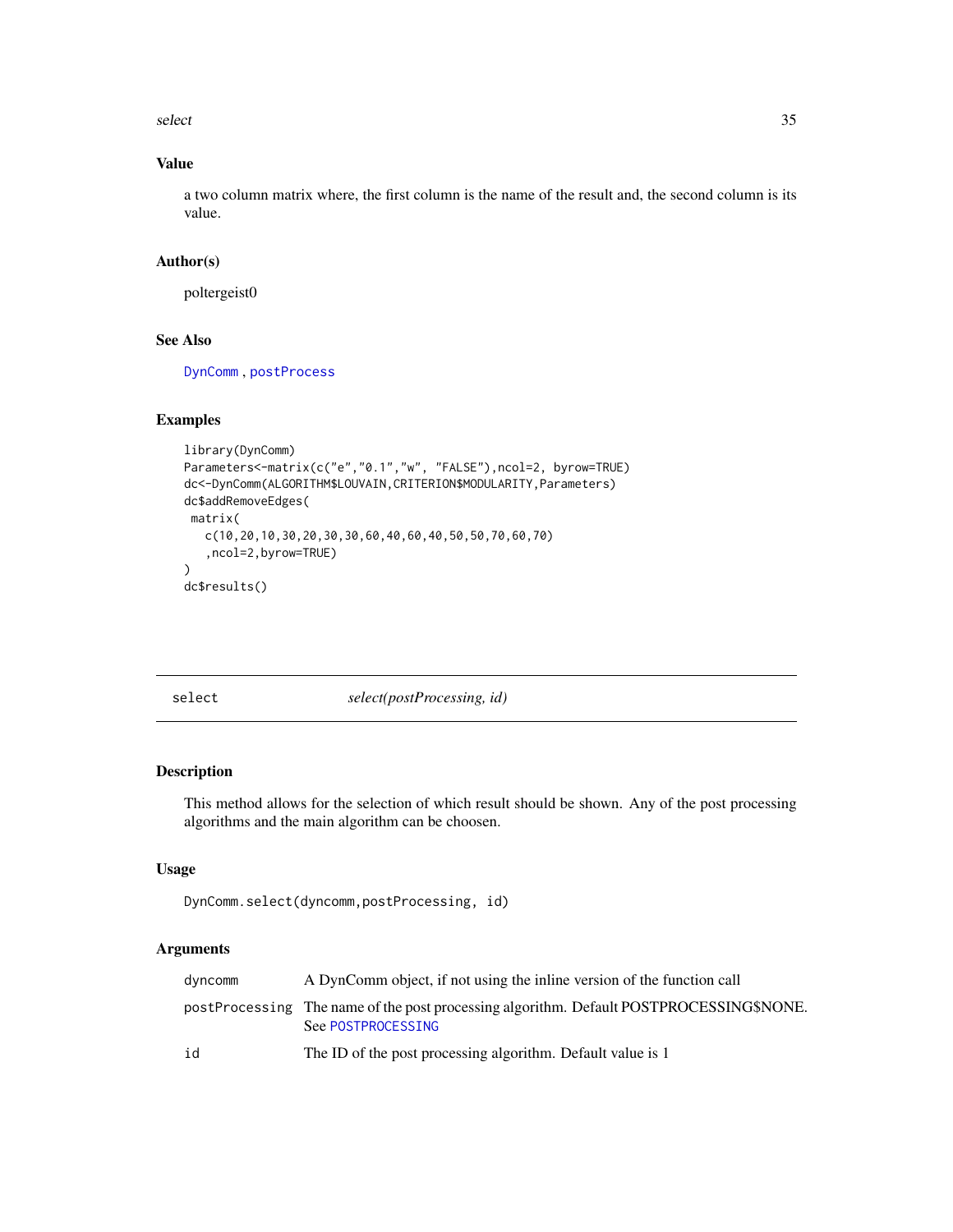# <span id="page-35-0"></span>Details

The ID parameter is used to distinguish between several post processing algorithms of the same type. It is not required for neither the main algorithm nor any post processing algorithm type that only appears one time.

The main algorithm can be selected with POSTPROCESSING\$NONE (default value) and the ID is ignored. See [POSTPROCESSING](#page-29-1) for other available algorithms.

If there are no actions defined for post processing, this function fails.

# Value

FALSE if the algorithm does not exist in the chain. Otherwise, TRUE

# Author(s)

poltergeist0

# See Also

[DynComm](#page-20-1) , [postProcess](#page-28-1)

#### Examples

```
library(DynComm)
parameters<-matrix(c("e","0.1","w", "FALSE"),ncol=2, byrow=TRUE)
 dc<-DynComm(ALGORITHM$LOUVAIN,CRITERION$MODULARITY,parameters)
 dc$addRemoveEdges(
  matrix(
   c(0,0,0,0,0,0,0,0,0,0,0,0,0,0,0,0,0,0,1,1,1,12,13,1,1,1,2,2,2,18,12,19,20,2,3,11,12,4,9,5,9,22),ncol=2)
 )
 dc$postProcess(
   list(
      list(POSTPROCESSING$DENSOPT)
  )
 )
 dc$select(POSTPROCESSING$DENSOPT) #selects the results of densopt
 dc$select(POSTPROCESSING$NONE) #selects the main algorithm results
dc$postProcess(NULL) #remove post processing
 ## or just
## dc$postProcess()
```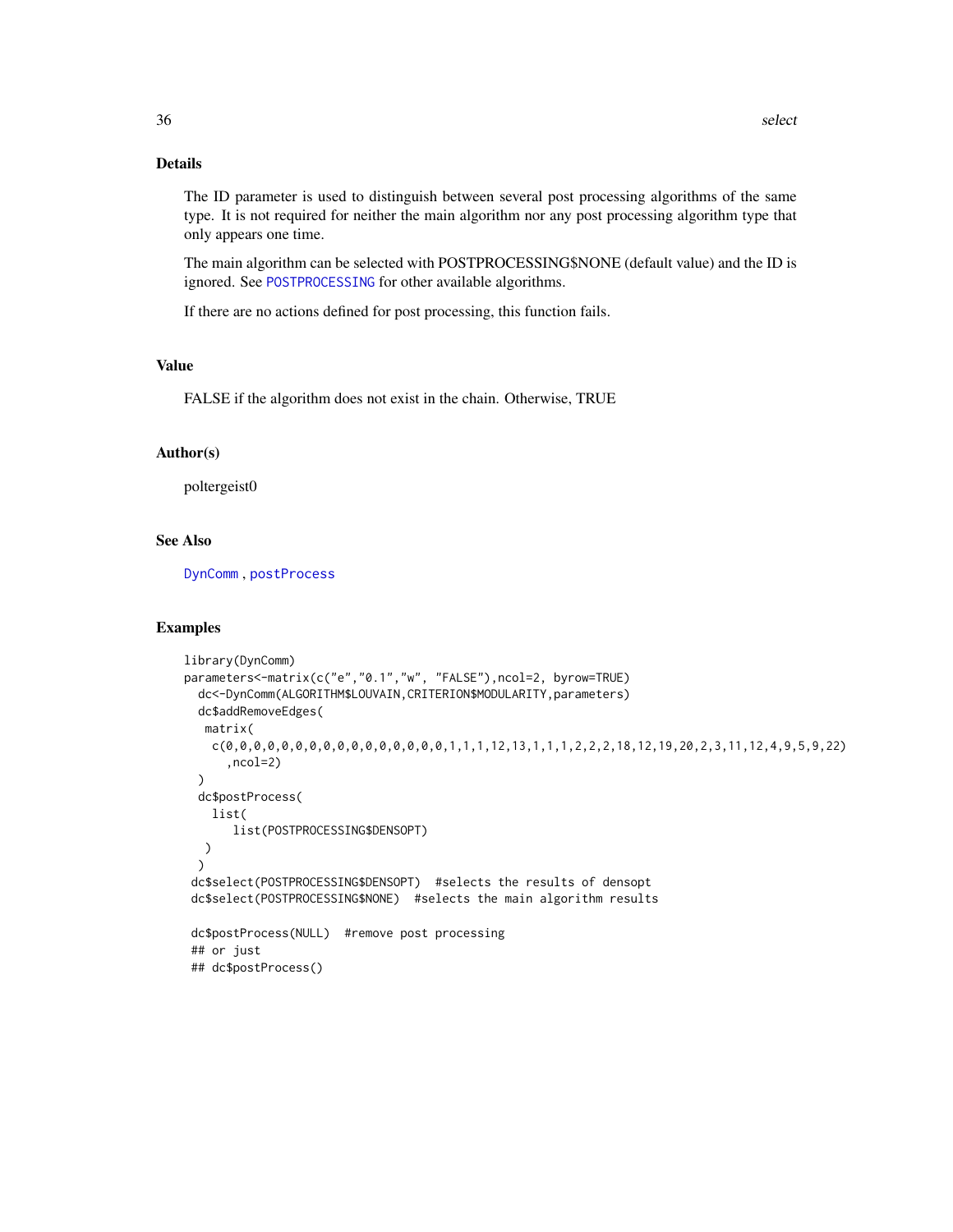<span id="page-36-1"></span><span id="page-36-0"></span>

#### Description

Get the time, in nanoseconds, spent on processing after the last iteration.

## Usage

```
DynComm.time(dyncomm,differential)
```
# Arguments

| dyncomm      | A DynComm object, if not using the inline version of the function call |
|--------------|------------------------------------------------------------------------|
| differential | Select between differential and accumulated time.                      |

# Details

If the differential parameter is set, the time taken by the last iteration will be returned. Otherwise, the default behaviour is to, return the accumulated time spent on processing since the creation of the DynComm object.

If post processing exists, the time returned by this function will include the processing time of all post processing algorithms up to the selected one.

# Value

an unsigned integer with the total processing time

## Author(s)

poltergeist0

## See Also

[DynComm](#page-20-1) , [postProcess](#page-28-1)

## Examples

library(DynComm)

```
Parameters<-matrix(c("e","0.1","w", "FALSE"),ncol=2, byrow=TRUE)
dc<-DynComm(ALGORITHM$LOUVAIN,CRITERION$MODULARITY,Parameters)
dc$addRemoveEdges(
matrix(
 c(0,0,0,0,0,0,0,0,0,0,0,0,0,0,0,0,0,0,1,1,1,12,13,1,1,1,2,2,2,18,12,19,20,2,3,11,12,4,9,5,9,22),ncol=2)
\mathcal{L}
```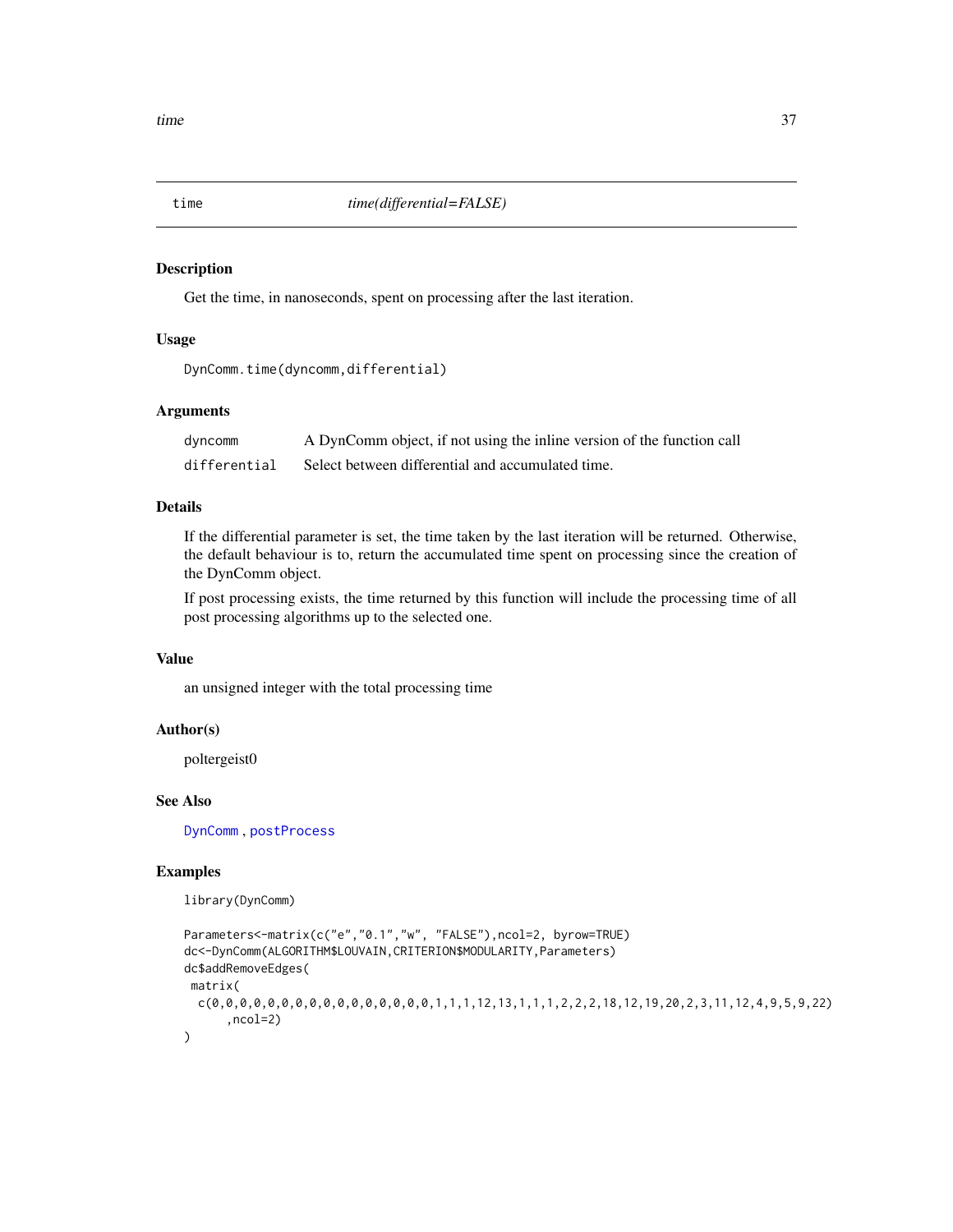<span id="page-37-0"></span>dc\$time()

<span id="page-37-1"></span>vertexCount *vertexCount()*

#### Description

Get the total number of vertices from the selected post processing algorithm or the main algorithm, after the last iteration.

## Usage

```
DynComm.vertexCount(dyncomm)
DynComm.nodesCount(dyncomm)
```
## Arguments

dyncomm A DynComm object, if not using the inline version of the function call

## Details

It can be useful since vertices can be added, if an edge being added has vertices that do not exist in the graph, or removed, if they are not part of any edge after removing an edge.

# Value

an unsigned integer with the number of vertices in the graph

## Author(s)

poltergeist0

## See Also

[DynComm](#page-20-1) , [postProcess](#page-28-1)

## Examples

library(DynComm)

```
Parameters<-matrix(c("e","0.1","w", "FALSE"),ncol=2, byrow=TRUE)
dc<-DynComm(ALGORITHM$LOUVAIN,CRITERION$MODULARITY,Parameters)
dc$addRemoveEdges(
matrix(
 c(0,0,0,0,0,0,0,0,0,0,0,0,0,0,0,0,0,0,1,1,1,1,2,13,1,1,1,2,2,2,18,12,19,20,2,3,11,12,4,9,5,9,22),ncol=2)
\mathcal{L}
```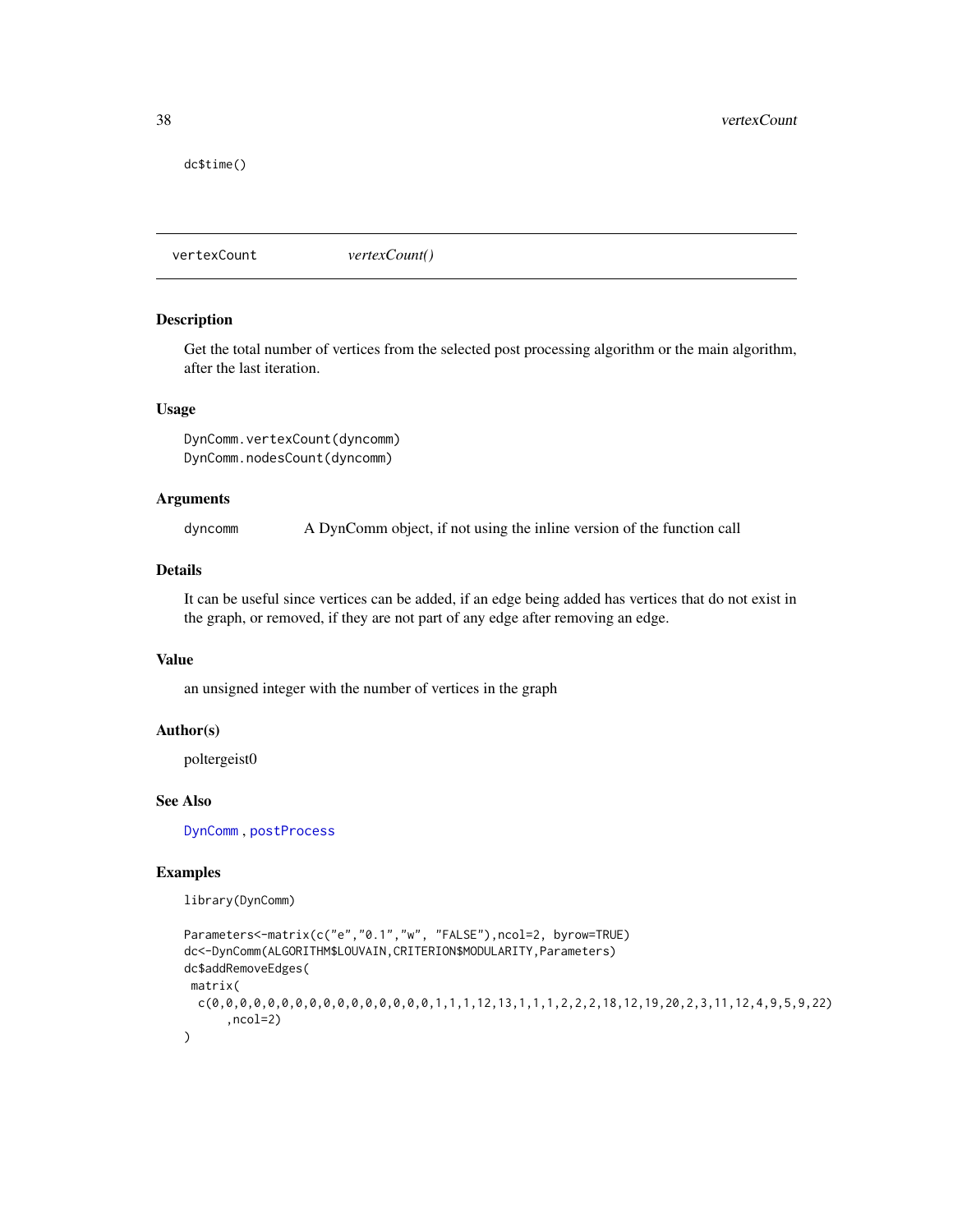#### <span id="page-38-0"></span>vertices 39

```
dc$communities()
dc$communityVertexCount(12)
```
<span id="page-38-1"></span>vertices *vertices(community)*

#### Description

Get all vertices belonging to the given community from the selected post processing algorithm or the main algorithm, after the last iteration.

## Usage

```
DynComm.vertices(dyncomm,community)
DynComm.nodes(dyncomm,community)
```
# Arguments

| dyncomm   | A DynComm object, if not using the inline version of the function call |
|-----------|------------------------------------------------------------------------|
| community | The name of the intended community                                     |

## Value

a list of vertices belonging to the given community

## Author(s)

poltergeist0

# See Also

[DynComm](#page-20-1) , [postProcess](#page-28-1)

#### Examples

library(DynComm)

```
Parameters<-matrix(c("e","0.1","w", "FALSE"),ncol=2, byrow=TRUE)
dc<-DynComm(ALGORITHM$LOUVAIN,CRITERION$MODULARITY,Parameters)
dc$addRemoveEdges(
matrix(
 c(0,0,0,0,0,0,0,0,0,0,0,0,0,0,0,0,1,1,1,12,13,1,1,1,2,2,2,18,12,19,20,2,3,11,12,4,9,5,9,22)
      ,ncol=2)
)
dc$communities()
dc$vertices(12)
```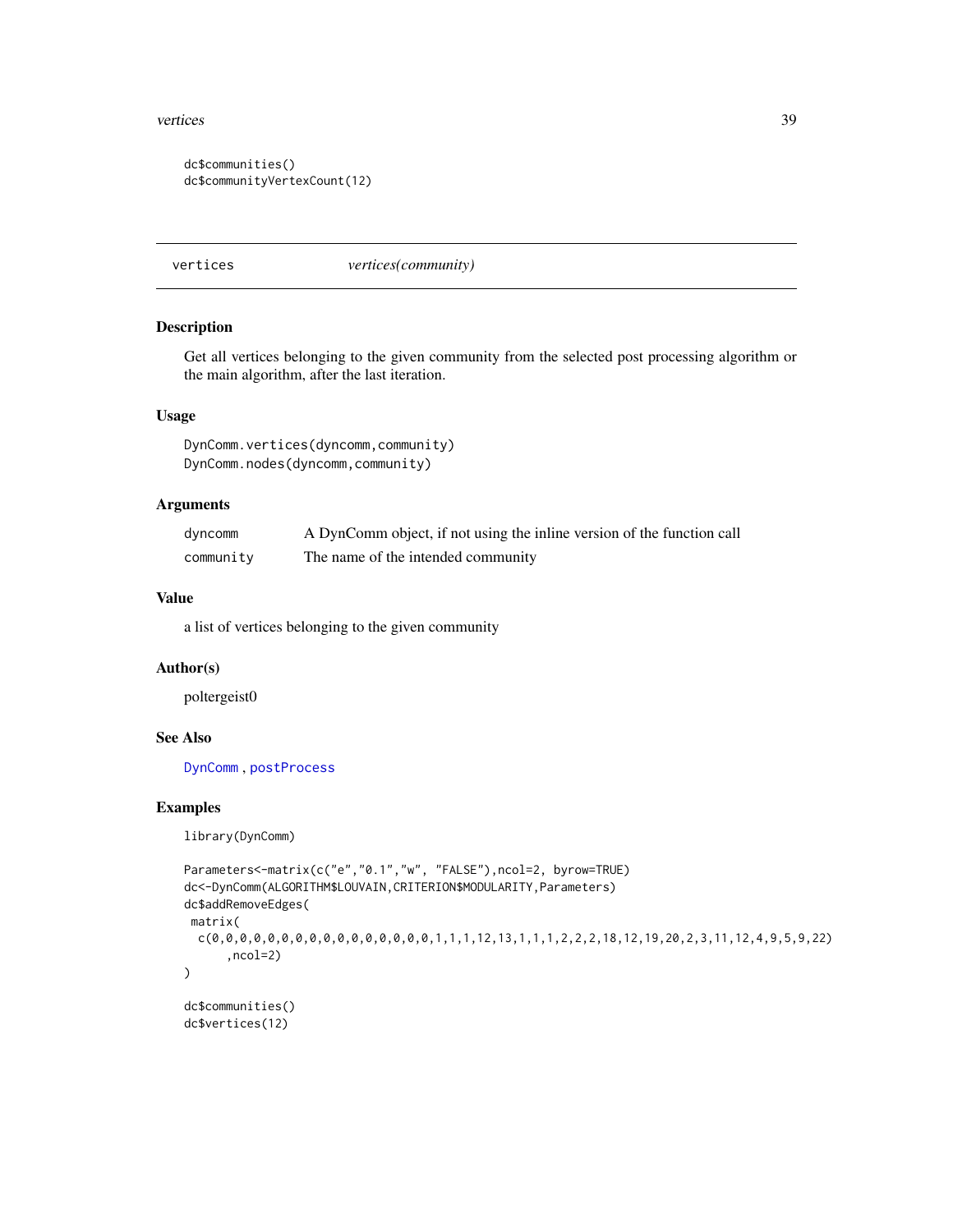<span id="page-39-1"></span><span id="page-39-0"></span>verticesAll *verticesAll()*

# Description

Get all vertices in the graph from the selected post processing algorithm or the main algorithm, after the last iteration.

# Usage

```
DynComm.verticesAll(dyncomm)
DynComm.nodesAll(dyncomm)
```
# Arguments

dyncomm A DynComm object, if not using the inline version of the function call

# Value

a list of all vertices in the graph

# Author(s)

poltergeist0

# See Also

[DynComm](#page-20-1) , [postProcess](#page-28-1)

# Examples

library(DynComm)

```
Parameters<-matrix(c("e","0.1","w", "FALSE"),ncol=2, byrow=TRUE)
dc<-DynComm(ALGORITHM$LOUVAIN,CRITERION$MODULARITY,Parameters)
dc$addRemoveEdges(
matrix(
 c(0,0,0,0,0,0,0,0,0,0,0,0,0,0,0,0,0,0,1,1,1,1,2,13,1,1,1,2,2,2,18,12,19,20,2,3,11,12,4,9,5,9,22),ncol=2)
\mathcal{L}
```
dc\$verticesAll()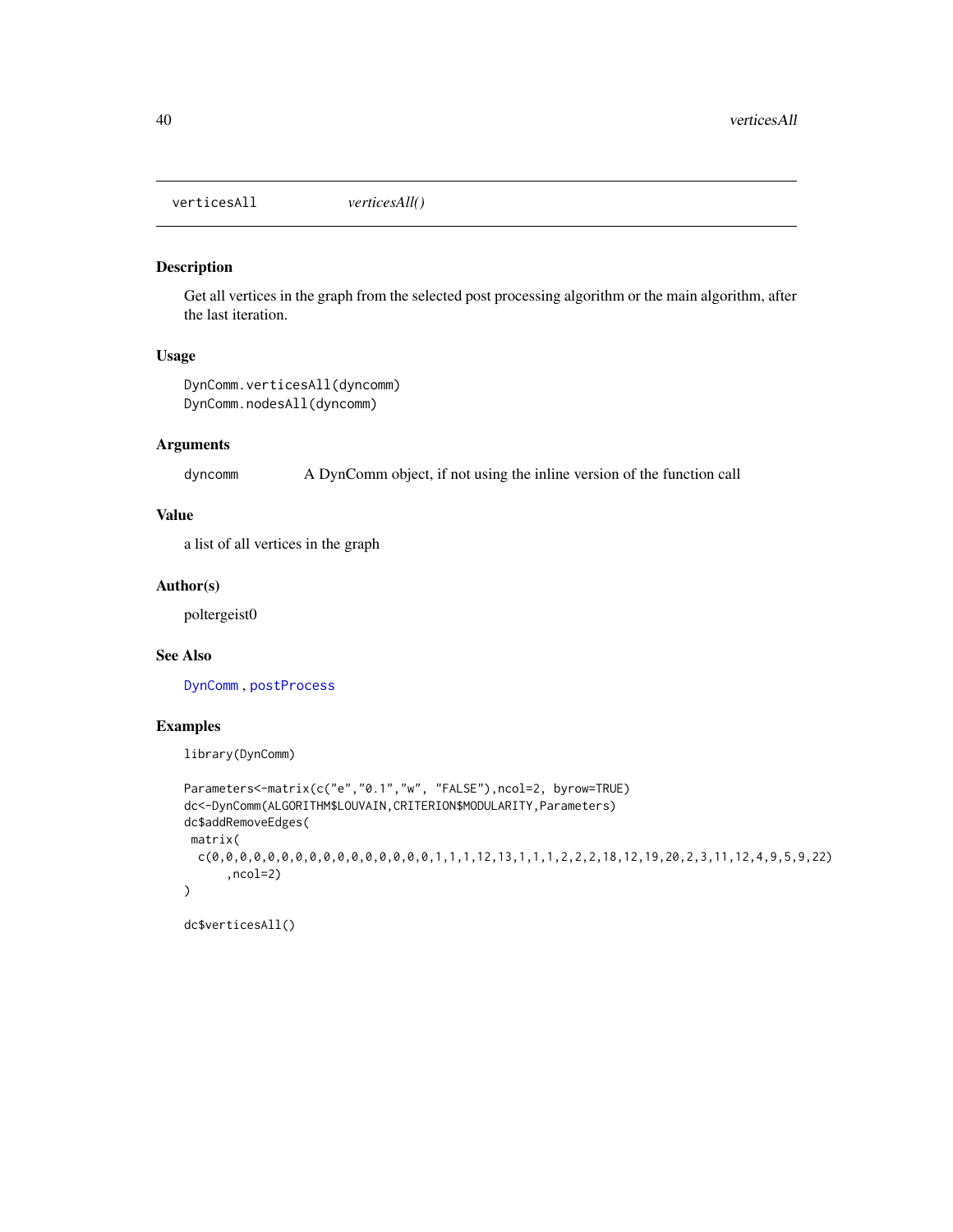# <span id="page-40-0"></span>**Index**

∗ datasets ALGORITHM, [5](#page-4-0) CRITERION, [18](#page-17-0) POSTPROCESSING, [30](#page-29-0) addRemoveEdges, [4,](#page-3-0) *[22](#page-21-0)* ALGORITHM, [5,](#page-4-0) *[21](#page-20-0)* Algorithm *(*ALGORITHM*)*, [5](#page-4-0) algorithm *(*ALGORITHM*)*, [5](#page-4-0) ALGORITHM-dev, [6](#page-5-0) ALGORITHM\_LOUVAIN, *[5](#page-4-0)*, [8,](#page-7-0) *[20](#page-19-0)* communities, [8,](#page-7-0) *[22](#page-21-0)* communitiesEdgeCount, [9,](#page-8-0) *[22](#page-21-0)* community, [10,](#page-9-0) *[22](#page-21-0)* communityCount, [11,](#page-10-0) *[22](#page-21-0)* communityEdgeWeight, [12,](#page-11-0) *[22](#page-21-0)* communityInnerEdgesWeight, [13,](#page-12-0) *[22](#page-21-0)* communityMapping, [14,](#page-13-0) *[22,](#page-21-0) [23](#page-22-0)*, *[34](#page-33-0)* communityNeighbours, [15,](#page-14-0) *[22](#page-21-0)* communityTotalWeight, [16,](#page-15-0) *[22](#page-21-0)* communityVertexCount, [17,](#page-16-0) *[22](#page-21-0)* CRITERION, [18,](#page-17-0) *[21](#page-20-0)* Criterion *(*CRITERION*)*, [18](#page-17-0) criterion *(*CRITERION*)*, [18](#page-17-0) CRITERION-dev, [19](#page-18-0) CRITERION\_MODULARITY, *[8](#page-7-0)*, *[18](#page-17-0)*, [20](#page-19-0) DynComm, *[3](#page-2-0)*, *[5,](#page-4-0) [6](#page-5-0)*, *[8](#page-7-0)[–13](#page-12-0)*, *[15–](#page-14-0)[17](#page-16-0)*, *[19,](#page-18-0) [20](#page-19-0)*, [21,](#page-20-0) *[26](#page-25-0)[–28](#page-27-0)*, *[30,](#page-29-0) [31](#page-30-0)*, *[33–](#page-32-0)[40](#page-39-0)* DynComm-package, [3](#page-2-0) DynComm-package-dev, [24](#page-23-0) DynComm.add *(*addRemoveEdges*)*, [4](#page-3-0) DynComm.addRemove *(*addRemoveEdges*)*, [4](#page-3-0) DynComm.addRemoveEdges *(*addRemoveEdges*)*, [4](#page-3-0) DynComm.communities *(*communities*)*, [8](#page-7-0) DynComm.communitiesEdgeCount *(*communitiesEdgeCount*)*, [9](#page-8-0) DynComm.community *(*community*)*, [10](#page-9-0)

DynComm.communityCount *(*communityCount*)*, [11](#page-10-0) DynComm.communityEdgeWeight *(*communityEdgeWeight*)*, [12](#page-11-0) DynComm.communityInnerEdgesWeight *(*communityInnerEdgesWeight*)*, [13](#page-12-0) DynComm.communityMapping *(*communityMapping*)*, [14](#page-13-0) DynComm.communityNeighbours *(*communityNeighbours*)*, [15](#page-14-0) DynComm.communityNodeCount *(*communityVertexCount*)*, [17](#page-16-0) DynComm.communityTotalWeight *(*communityTotalWeight*)*, [16](#page-15-0) DynComm.communityVertexCount *(*communityVertexCount*)*, [17](#page-16-0) DynComm.edgeCount *(*edgeCount*)*, [26](#page-25-0) DynComm.edgeWeight *(*edgeWeight*)*, [27](#page-26-0) DynComm.neighbours *(*neighbours*)*, [28](#page-27-0) DynComm.nodes *(*vertices*)*, [39](#page-38-0) DynComm.nodesAll *(*verticesAll*)*, [40](#page-39-0) DynComm.nodesCount *(*vertexCount*)*, [38](#page-37-0) DynComm.postProcess *(*postProcess*)*, [29](#page-28-0) DynComm.quality *(*quality*)*, [33](#page-32-0) DynComm.results *(*results*)*, [34](#page-33-0) DynComm.select *(*select*)*, [35](#page-34-0) DynComm.time *(*time*)*, [37](#page-36-0) DynComm.vertexCount *(*vertexCount*)*, [38](#page-37-0) DynComm.vertices *(*vertices*)*, [39](#page-38-0) DynComm.verticesAll *(*verticesAll*)*, [40](#page-39-0) edgeCount, *[23](#page-22-0)*, [26](#page-25-0)

edgeWeight, *[22,](#page-21-0) [23](#page-22-0)*, [27](#page-26-0)

neighbours, *[22](#page-21-0)*, [28](#page-27-0)

postProcess, *[5](#page-4-0)*, *[9](#page-8-0)[–13](#page-12-0)*, *[15](#page-14-0)[–17](#page-16-0)*, *[22](#page-21-0)*, *[27,](#page-26-0) [28](#page-27-0)*, [29,](#page-28-0) *[34](#page-33-0)[–40](#page-39-0)* postProcessDensOpt, *[31](#page-30-0)* POSTPROCESSING, *[29,](#page-28-0) [30](#page-29-0)*, [30,](#page-29-0) *[35,](#page-34-0) [36](#page-35-0)*